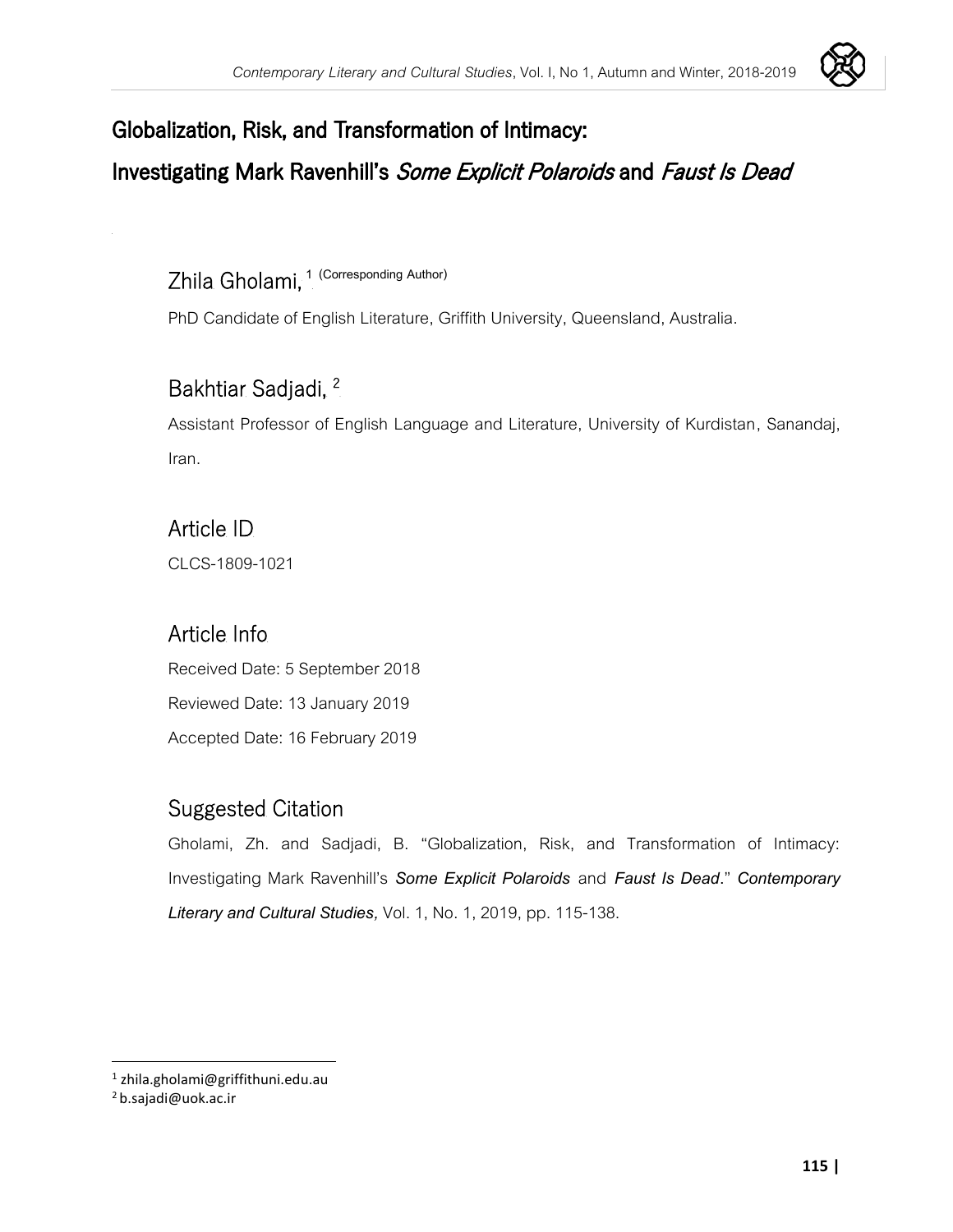

### **Abstract**

Exploring how literature represents social context, the present study aims to critically examine Mark Ravenhill's plays, *Some Explicit Polaroids* and *Faust is Dead*, in terms of Giddens' concepts of Globalization, Risk, and Transformation of Intimacy. The central argument of this analysis is thus to demonstrate how Ravenhill's plays represent the social changes of the contemporary era in which the plays have been produced. The study addresses the concepts of Globalization and Risk in the plays in order to illustrate how transformations brought by it affect individual's day-to-day life in contemporary society. Accordingly, the researcher thus focuses on the impacts of such transformations on the process of self-identity construction as well as the transformation of intimacy in that, as Giddens has contended, the characteristics of the globalized world deeply intrude into the heart of self-identity and reshape the way individuals build up their self-identities.

#### Keywords

Globalization, Risk, Self-Identity, In-Yer-Face Theater, Ravenhill

## 1. Introduction

In *Runaway World* (2003) Anthony Giddens asserts that "we live in a world of transformations, affecting almost every aspect of what we do" (26). This globalized world has revolutionized every aspects of life; its influence could be observed on individuals' most personal issues. On the other hand, Mark Ravenhill, in his plays, portrays a society in which people are encountered with a 'new world'; people's apprehensions, sufferings, and anxieties are all indications of their transformed life. The world in which Ravenhill's characters live, is profoundly distinct from the one was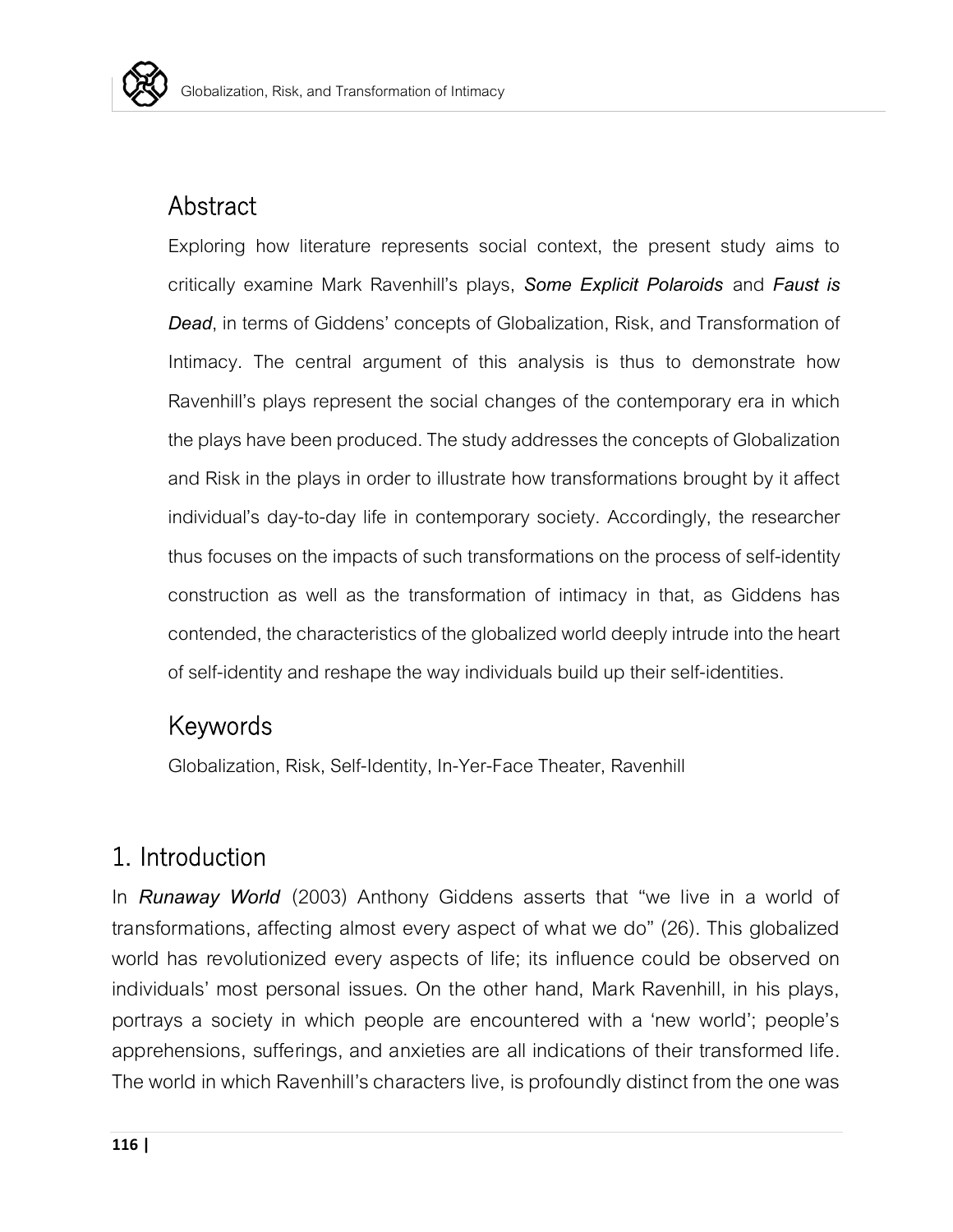

inhabited by people of previous periods. It is within this context that the present article illustrates, on various levels, how dominant social discourses of the contemporary society are represented in Ravenhill's drama. Drama has been widely regarded as a medium for representing social life, a medium through which dramatist reflects happenings in society. Ravenhill and a group of young writers in the mid-90s, known as the dramatists of "In-Yer-Face Theatre" sought to represent violence and sexuality in an unflinching manner and through the application of a specific style and language (Sierz 2001:4).

The present paper first examines the critical approach and major concepts over which the argument is established. The concepts include Globalization, Risk, Insecurity, particularly in the contemporary culture as the tangible consequences of Modernity, and the Dilemmas of the Self as well as Transformation of Intimacy. The literature review section follows next. It includes a close review of the studies of the plays under consideration. Then, a short note is presented on Mark Ravenhill's activity and experiences in the In-Yer-Face Theatre. The core section of the paper follows next which provides a detailed reading of Mark Ravenhill's *Some Explicit Polaroids* and *Faust is Dead* in terms of the Giddensian concepts including "Globalization and Contemporary Society," "Transformation of Intimacy in Revolutionary changes in Sexuality," and "Self-identity at Risk." The concluding section summarizes the common ground through which Ravenhill has based his plays on the mentioned concepts.

## 2. Literature Review

Mark Ravenhill and his conspicuous works has been the subject of any research studies. Due to the fact that his works mostly reflect the social issues; accordingly this aspect of Ravenhill's plays is mostly the subject of much of the literature that has hitherto been carried out. Clare Wallace in his essay, 'Responsibility and Postmodernity: Mark Ravenhill and 1990s British Drama', investigates how the contemporary world has been portrayed in Ravenhill's works. Wallace, in this essay, examines the ways in which Ravenhill's plays are driven by both the appropriation and assimilation of postmodern superficiality and a critique of these same features and values. Gerty De Buck, in an essay titled 'Homosexuality and Contemporary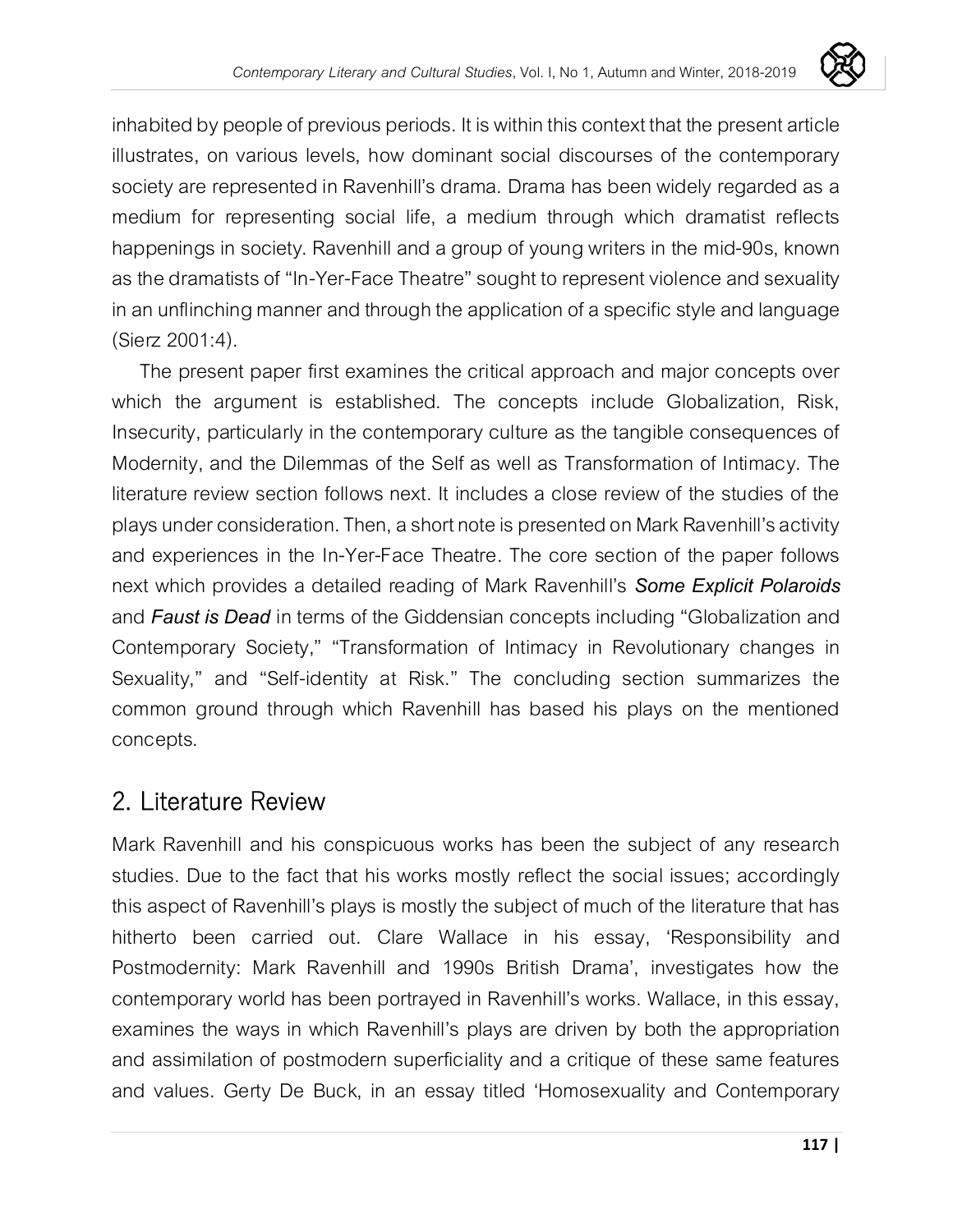

Society in Mark Ravenhill's Works', analyzing plays such as *The Handbag*, *Some Explicit Polaroids, Mother Claps Molly House*, and *Shopping and Fucking*, argues that these plays are closely linked and contain similarities both in form and content; the sense of loss and contemporary uprootedness are among major themes De Buck has outlined. He also notes that: "Drugs, violence and explicit sexual images are omnipresent in Ravenhill's theatrical world, as in most other 'In-Yer-Face' plays (2009: 62)."

Caglayan Dogan in "Mark Ravenhill's *Some Explicit Polaroids*: A Play as the Reverberation of Consumerist Culture" states that *Some Explicit Polaroids* is one of the most sensational plays which reflects consumerist culture of contemporary society. According to him, this play, is a political criticism on the confrontation of the two generations and reflects consumerist tenets, which hold values of globalization; he attempts to demonstrate how consumerist culture of British society, which is a globalized and cruelly capitalized world, has influenced the individuals. "Pop Culture in Mark Ravenhill's Plays *Shopping and Fucking* and *Faust is Dead*" is the title of an essay by Milena Kostic in which the main argument is how Mark Ravenhill deals with the issue of popular culture. In this essay, Kostic deals with key concepts like Pop culture, consumerism, resistance, defiance, marginality.

*Faust is Dead*, which is a modern version of *Dr Faustus*, has been analyzed by Milena M. Kostic in "Modern versions of the Faustus Myth: Ravenhill's *Faust* (*Faust is Dead* and Memet's *Faust*)." Kostic mentions how Tzvetan Todorov has referred to modern Western culture as Faustian. His argument has been supported by a number of contemporary plays, like *Faust is Dead* by Mark Ravenhill and *Faustus* by David Mamet directly influenced by Marlowe's *Dr. Faustus*, who resort to the Faustian archetype to describe the combination of tremendous technological advancement and profound moral failure that characterizes our modernity. Laurens De Vos in his essay, "*Faust Is Dead*: Mark Ravenhill's View on a Post-human Era", departs from a close reading of the play and argues that the play in its Radical postmodern sensibilities asks fundamental questions about the future of a tragic hero in contemporary playwriting.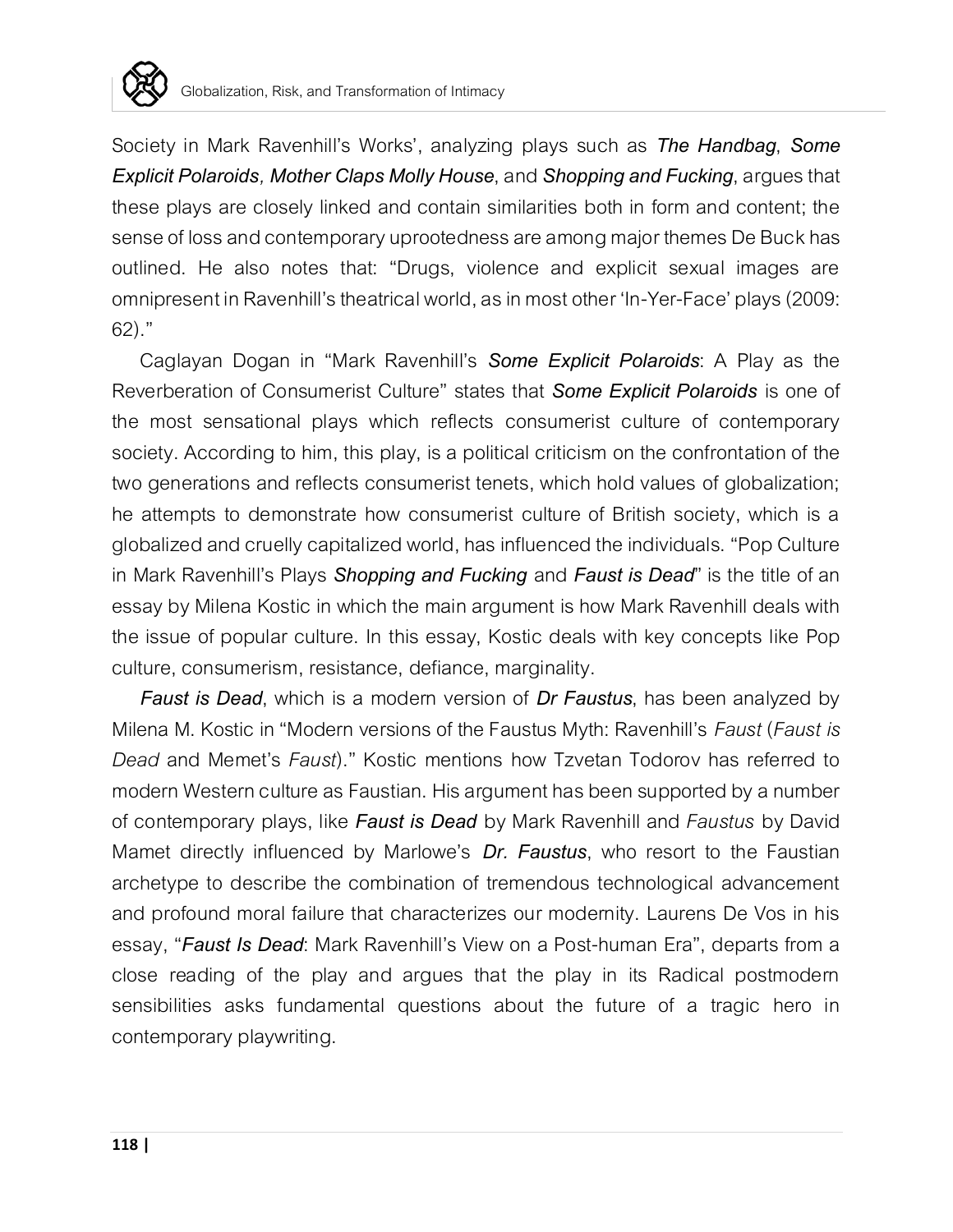

## 3. Critical Approach and Concepts

# 3.1 Globalization: Cultural and Internal Aspects

Giddens contends "we are being propelled into a global order that no one fully understands, but which is making its effects felt upon all of us" (2003: 7). What is remarkable in Giddens' notion of Globalization is that he looks at it from a culturally constructed point of view. The significance of the term "cultural" is thus foregrounded and provides a new approach to the further exploration of Globalization. Giddens does not consider globalization only as an economical, industrial, and financial phenomenon. Instead, he approaches it from cultural and social viewpoints.

In addition, Giddens endeavors to demonstrate that Globalization is not only related to big systems. "It is wrong," he argues "to think of Globalization as just concerning the big systems, like the world financial order" (1990:12). For him Globalization does not have a mere external manifestation. It embodies, instead, an internal mode which profoundly affects the contemporary subjects. He states that "Globalization isn't only about what is 'out there,' remote and far away from the individual. It is an 'in here' phenomenon too, influencing intimate and personal aspects of our lives" (12). For him, "Globalization not only pulls upwards, it pushes downwards, creating new pressures for local autonomy" (13). Consequently, he argues for the always present and continuing feature of Globalization which is manifested in not only the external aspect of the social but also, more particularly, in the mental mood of the contemporary subject.

# 3.1 Risk and Insecurity as Consequences of Modernity

Giddens has extensively remarked on the distinguishable feature of the era in which we are positioned. For him in the modern era, unlike pre-modern historical periods, there is always a process of continuous transformation at work. He compares living in the modern time to riding a juggernaut. "To live in the world produced by high modernity," he states, "has the feeling of riding a juggernaut" (1991:28). Giddens seeks to bring into his attention the close association of Modernity to personal identity. He is concerned with the transformations in self-identity and their relation to globalization. According to him "changes in intimate aspects of personal life are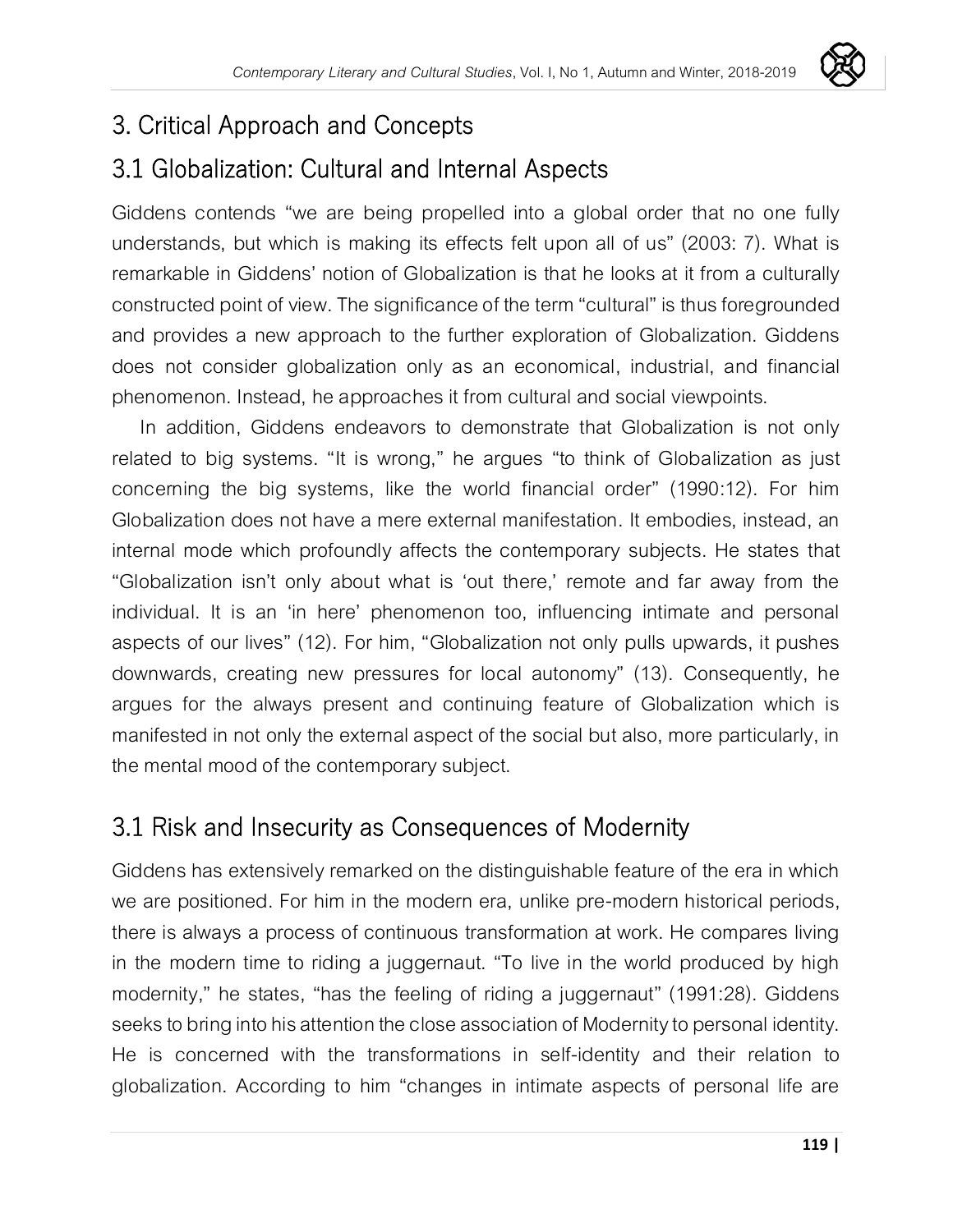

directly tied to the establishment of social connections of very wide scope" (1991:32). Various factors, in circumstances of high modernity, directly influence the relation between self-identity and modern institutions. Giddens notes that:

Modernity breaks down the protective framework of the small community and of tradition, replacing these with much larger, impersonal organizations. The individual feels bereft and alone in a world in which she or he lacks the psychological supports and the sense of security provided by more traditional setting. (34)

It is undeniable that society has significantly transformed in the processes of Modernization; these transformations reshaped the way individuals build up and develop their self-identities. Giddens contends that using the term 'Post-modernity' is a manifest mistake in that, as he argues, "we have not moved beyond modernity but are living precisely through a phase of its radicalization" (51). Instead of employing the term 'Post-modernity', Giddens prefers to use 'High' or 'Late' Modernity. Accordingly, he notes that "rather than entering a period of post-modernity, we are moving into one in which the consequences of modernity are becoming more radicalized and universalized than before." (53).

A central argument in Giddens's oeuvre is the all-inclusive feature of risk in the modern life of the contemporary subject. He states that "to live in the universe of high modernity is to live in an environment of chance and risk" (1991:109). Highconsequence risks today are, to a great extent, the result of rapidly increasing processes of globalization. Giddens, in a chapter titled 'Risk', in his monumental *Runaway World*, claims that this "simple notion unlocks some of the most basic characteristics of the world in which we now live" (21). Whereas many risks have been disappeared with the emergence of globalization, new risks still appear and reappear to the modern subject.

He argues "we live in a world where hazards created by ourselves are as or more, threatening than those which come from the outside" (1990:36). Some of these risks, he maintains, are catastrophic and worldwide including the global ecological risk, nuclear proliferation, and the meltdown of the world economy. There are also other risks that frequently affect individuals directly such as diet, medicine, or even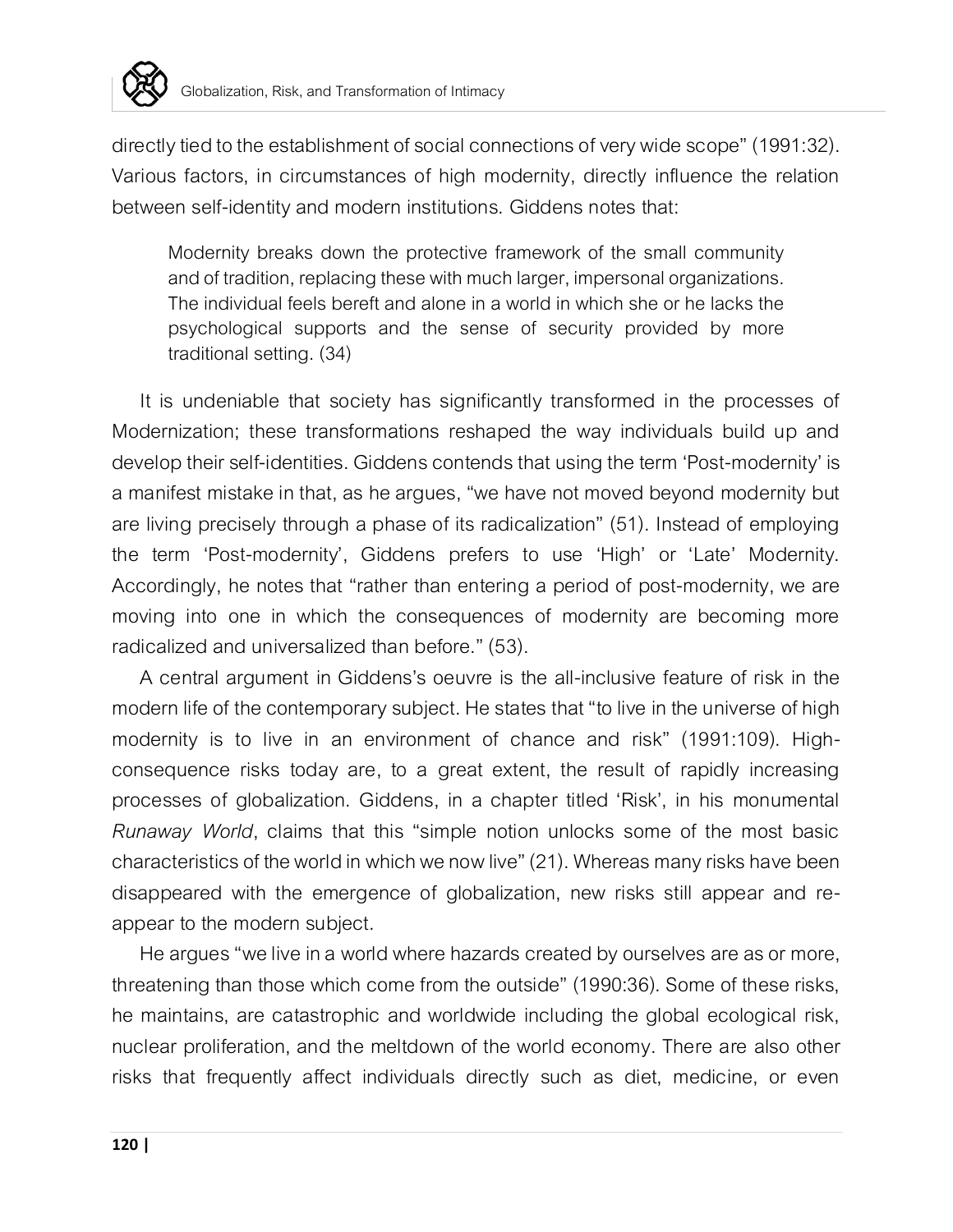

marriage. He expands the notion of risk by building upon 'anxiety,' as a consequence of risk. He asserts that awareness of high-consequence risks is probably for most people a source of unspecific anxieties.

### 3.3. Dilemmas of the Self

Giddens has been dealing with dilemmas of the self, which threaten the modern subject of the contemporary society. "Living in the world of late modernity," he writes, "involves various distinctive tensions and difficulties on the level of the self" (1991: 188). The major manifestations of these dilemmas include 'Unification versus Fragmentation,' 'Powerlessness versus Appropriation,' 'Authority versus Uncertainty,' and 'Personalized versus Commodified.'

As for the first dilemma, Giddens argues "Modernity fragments; it also unites" (189). He claims that "So far as the self is concerned, the problem of unification concerns protecting and reconstructing the narrative of self-identity inthe face of the massive intentional and extensional changes which modernity sets into being" (190). The second dilemma, 'Powerlessness versus Appropriation,' is scrutinized by Giddens in way that he ultimately decided to differentiate between the traditional and pre-modern world regarding individual's controlling power. He claims that although powerlessness relates to both pre-modern and modern time, and individuals in both these eras experience such feelings, we should not run out of this simple fact that "with the coming of modern institutions, most individuals either are (or feel) more powerless than in preceding times" (192). Afterwards, Giddens deals with the psychic aspects of such feelings and how it penetrates into aims, projects or aspirations held by individual, as well as to the composition of the phenomenal world.

'Authority versus Uncertainty,' the third major dilemma facing the modern subject, appears to Giddens as existing considerably more than that was conceived of in premodern social system. "In conditions of high modernity," Giddens asserts, "in many areas of social life –including the domain of the self – there are no determinant authorities. There exist plenty of claimants to authority –far more than was true of premodern cultures" (194). As for the dilemma of 'Personalized versus Commodified' experience, Giddens attempts to indicate how individualism becomes extended to the sphere of consumption; the designation of individual wants becoming basic to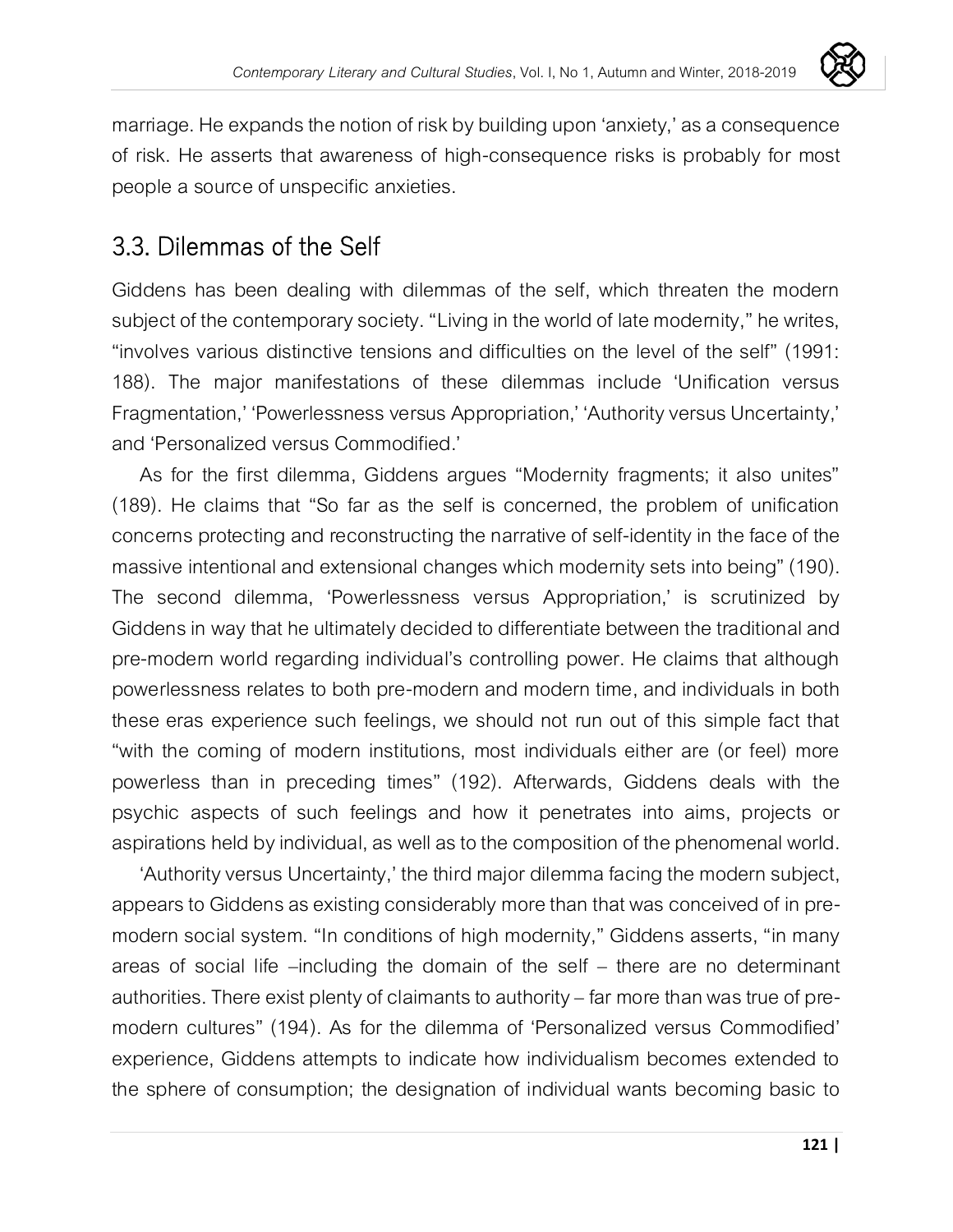

the continuity of the system. For Giddens, "the project of self" in modern era, has been associated with "desired goods and the pursuit of artificially framed styles of life" (198).

# 3.4. Transformation of Intimacy

Anthony Giddens in *Transformation of Intimacy* explores the impact of globalization on the personal relationships and inner lives of individuals. Those who live in advanced capitalist society, for Giddens, are affected by the transformations in intimate, physical relationships. The central thesis that Giddens seeks to demonstrate is that globalization has fundamentally altered the nature of all personal relationships. More significantly, Giddens looks at these shifts as risky one. He deals with the psychological impacts of such transformations as well. "Personal life", Giddens argues, "has become an open project, creating new demands and anxieties. Giddens writes:

Among all the changes going on today, none are more important than those happening in our personal lives - in sexuality, emotional life, marriage and the family. There is a global revolution going on in how we think of ourselves and how we form ties and connections with others. It is a revolution advancing unevenly in different regions and cultures, with many resistances. (1992:9)

The sexual revolution of the past years, for Giddens, is not simply described as a gender-neutral advance in sexual permissiveness. Instead, he asserts that it involves two basic elements" the first element is a revolution in 'female sexual autonomy'. Giddens believes that the origin of this element goes back to the nineteenth century. The second element is the 'flourishing of homosexuality,' in both male and female practitioners. He claims that "the changes now affecting sexuality are indeed revolutionary, and in a very profound way" (3). The other significant idea Giddens elaborates is the notion of 'plastic sexuality,' which is, as he contends "decentered sexuality, freed from the needs of reproduction" (2). He considers 'sexuality' as a prime connecting point between body, self-identity, and social norms.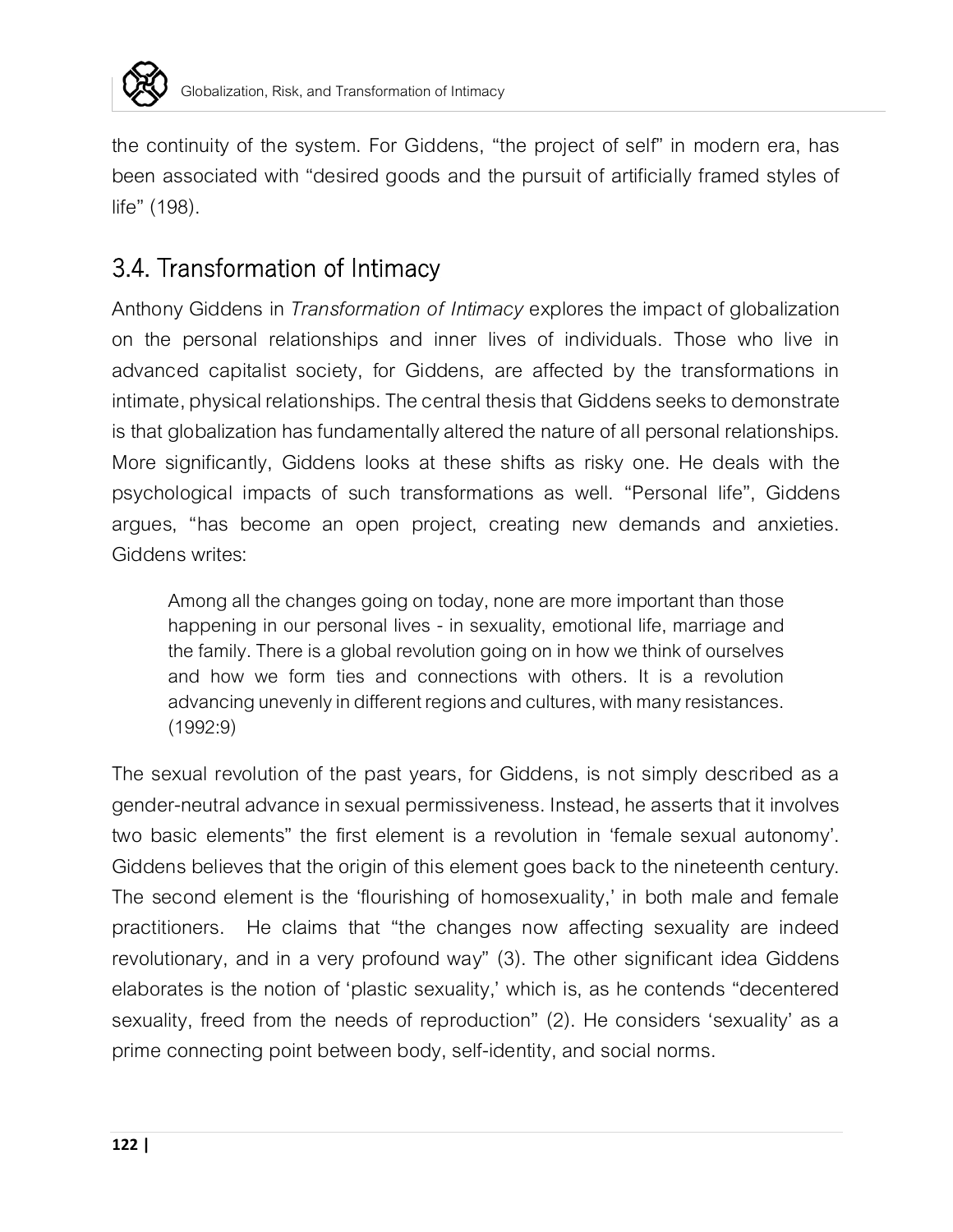

# 4. Mark Ravenhill and In-Yer-Face Theatre

By the mid-90s, a divergent group of young writers had emerged whose plays addressed violence and sexuality in an unflinching manner, and many were produced by the Royal Court. Aleks Sierz, the well-known British theatre critic, who is famous for his book *In-Yer-Face Theatre*, defines this kind of theatre as "any drama that takes the audience by the scruff of the neck and shakes it until it gets the message" (2001:4). As he claims, in recent years, British theatre has seen a renaissance in playwriting with the emergence of new writing groups:

New writing is everywhere. Everywhere, you can watch plays that are examples of new writing; everywhere, you can meet new writers; everywhere there are new writing festivals. Every year, more than a million tickets are sold for new plays. In fact, there is a deluge of the new. And the new bears the stamp of the contemporary. (2011: 15)

Sierz elaborates on how this kind of drama employs shock tactics and how it questions moral norms; this new form of drama, unlike the type of theater that allows us to sit back and contemplate what we see in detachment, "takes us on an emotional journey, getting under our skin" (Ibid). He argues that: "What they did was to transform the language of theater, making it more direct, raw and explicit. They not only introduced a new dramatic vocabulary, they also pushed theater into being more experiential, more aggressively aimed at making audiences feel and respond" (xiii). Sierz mentions several playwrights as prominent figures in In-Yer-Face Theater; among them the name of Mark Ravenhill comes with his first and conspicuous play, *Shopping and Fucking*. Dan Rebellato, in the 'Introduction' to this play argues that Ravenhill is famous for his ability to demonstrate the contemporary society in his plays:

He has a reputation among some critics as a theatrical enfant terrible purveying sexually explicit, sensationalist, shack-loaded dram. And there is stuff in the plays one could point to, but Ravenhill is profoundly moral in his portraiture of contemporary society. His vision is elliptically but recognizably social, even socialist. He addresses not the fragments but the whole, offering us not just some explicit Polaroids, but the bigger picture. (X)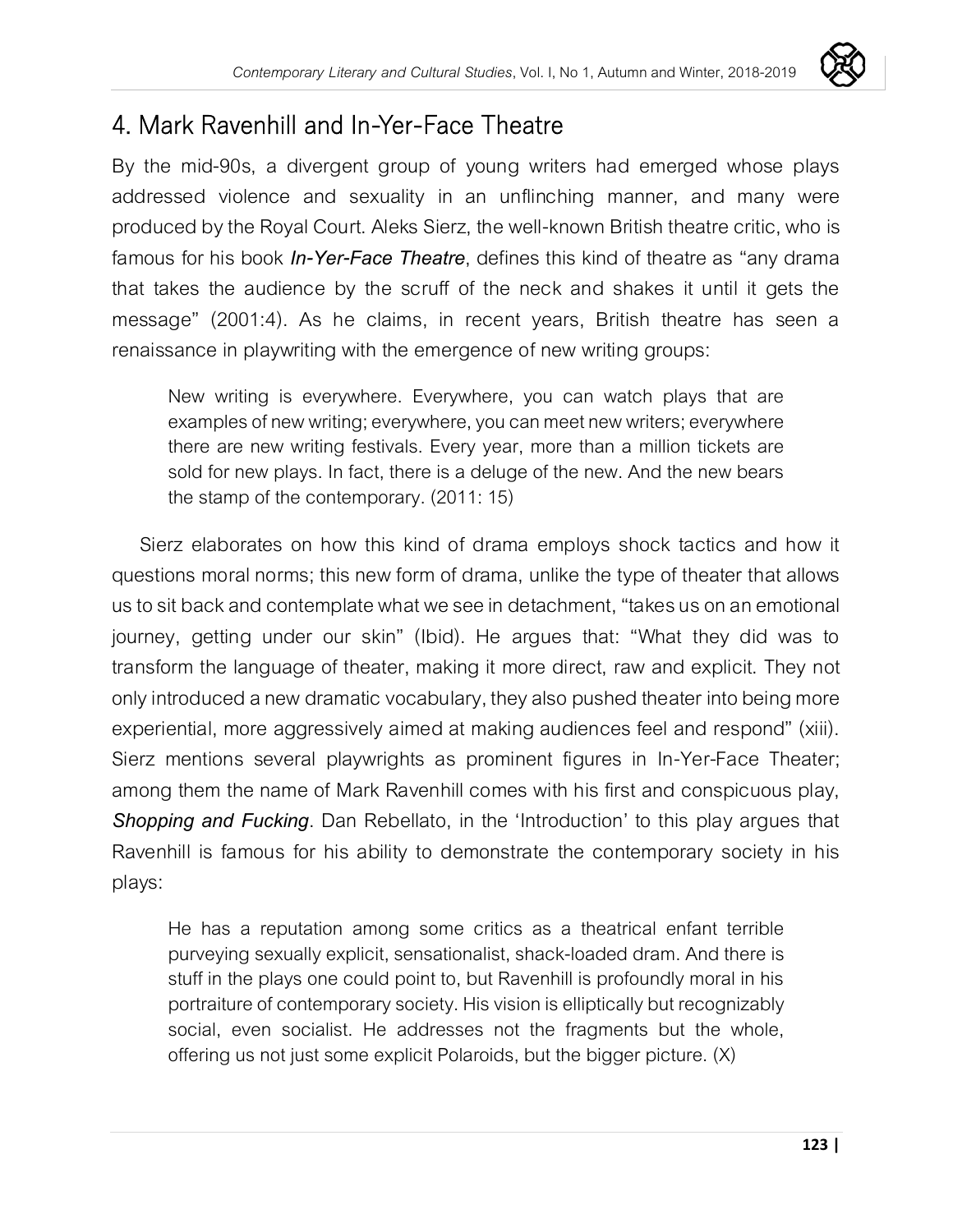

For Sierz what characterized In-Yer-Face Theater were "its intensity, its deliberate relentlessness and its ruthless commitment to extremes" (2001: xiii). He lists a number of themes and motives as the common features in In-Yer-Face theatre such as: the public staging of secret desires and monstrous acts, violent actions, images of sex, powerful and uncontrollable feelings, taboo words, shock tactics, disturbing subjects, explicitness of scenes of sexual abuse and cannibalism, as well as its blatant language and the rawness of its emotion. Ravenhill's plays all embody the elements Sierz has outlined as the common characteristics of In-Yer-Face plays.

# 5. Reading Some Explicit Polaroids and Faust Is Dead 5.1. Globalization and Contemporary Society

For Giddens Globalization is a process which gets mostly everything transformed. The argument made in this article is that what Giddens proposes by the language of sociology is in close association with what Ravenhill has represented by the language of literature. Ravenhill, in his *Some Explicit Polaroids*, depicts the distinguishable characteristics of the contemporary everyday life with those of few years ago by representing two different groups of people, new and old generation. Caglayan Dogan, in his essay, 'Mark Ravenhill's *Some Explicit Polaroids*: A Play as the Reverberation of Consumerist Culture', argues that this play "is one of the most sensational plays reflects consumerist culture of 2000s" (51). Dogan introduces this play as a political criticism on the confrontation of the two generations and focus on how this play reflects consumerist tenets. Representing the contemporary society, evidently, is subjected not only to *Some Explicit Polaroids* but also to most of Ravenhill's plays.

The story revolves around the life of six characters; three of them, Tim, Nadia, and Victor, belong to the new generation and three other, Helen, Nick, and Jonathan, belong to the old generation. The protagonist, Nick, was in prison since 1984 for attempted murder on Jonathan and now he is released. After his release, Nick returns to his ex-lover's house hoping for somewhere to stay and cope with a world from which he has been absent for fifteen years. But he noticed that Helen, Nick's former partner, has changed a lot and demolished all possible links to the past. Jonathan,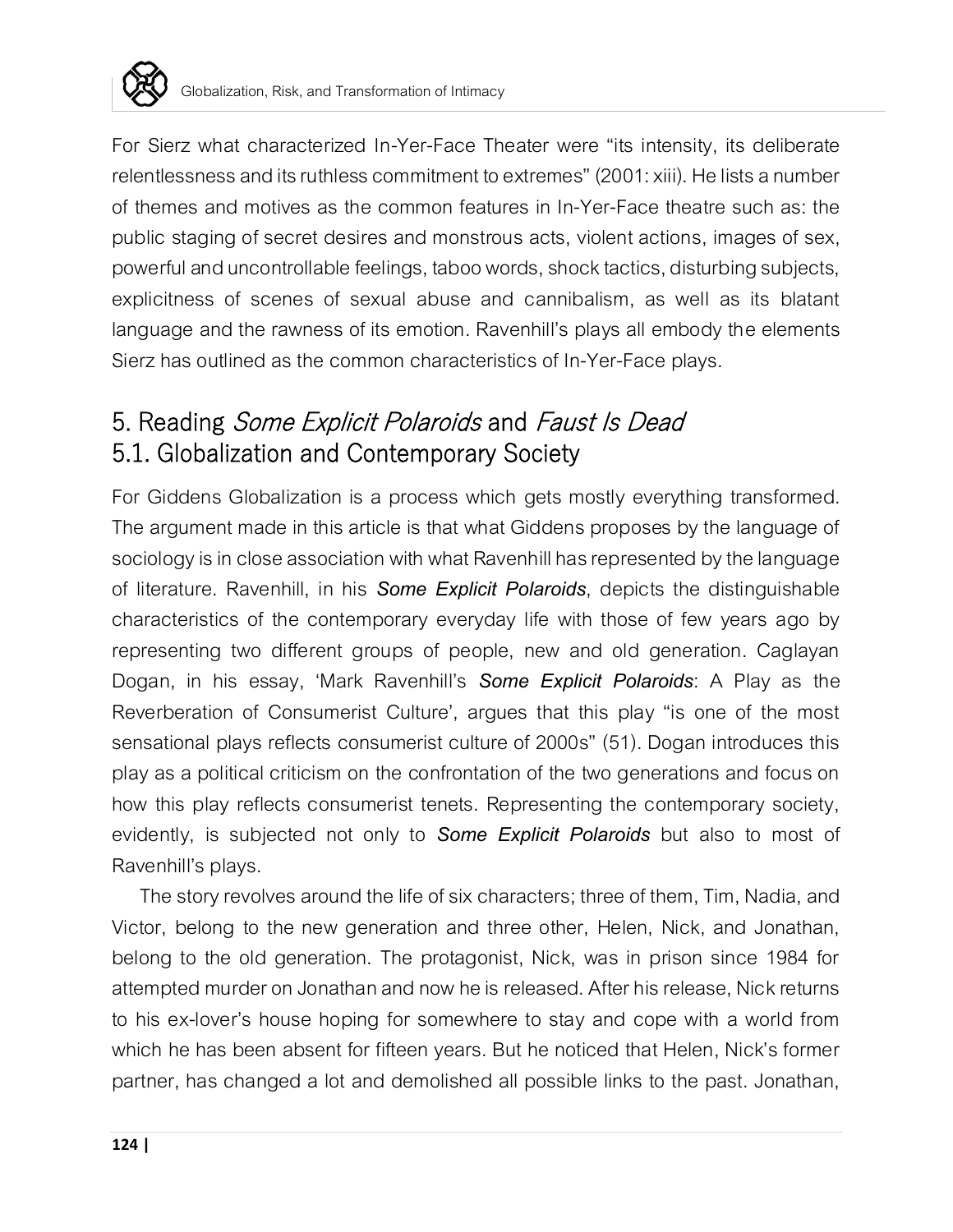

in the story, is represented as a capitalist figure; he is, in fact, the symbol of consumerism in the play, a product of consumerist society, in that he is always obsessed with money.

On the other hand, the second story is the story of Tim, Victor, and Nadia. Tim, a HIV positive, as he uses the words, 'downloads' Victor on the Internet as a sex slave; Victor is only concerned with his beautiful body. Nadia, Tim's close friend, has physical relation with men to escape from her loneliness. After releasing from prison, Nick feels alienated in this society and confused what is going on; he witnesses a society full of contradictions. As the story goes on, he notices that nothing is stable around him. That's why at the end of the play, he admits to Jonathan that he felt more secure in prison and desired to be arrested again.

The first and foremost issue in this play is how characters change within the play. In the first place, Nick was confused for the changes have happened and how other characters like Victor undergoes many changes. This aspect has been pointed out by Aleks Sierz as well; elaborating on Ravenhill's *Some Explicit Polaroid*, Sierz argues: "More clearly than in any of his previous plays, Ravenhill's characters interact in a dialectical way, changing with every new confrontation (2001: 146)."

After fifteen years in prison, Nick's first contact with contemporary society is in scene one in which he tells Helen: "kid in the lift tried to sell me smack. Must have been about seven. I said: 'you shouldn't be selling drugs at your age." And Helen replies "there's a lot of that goes on (231)." Nick is confronted with a world quite different from 1984. Likewise, Tim mentions such difference when he told Nick "now these are something you won't have seen in nineteen eighty-four. These are new. You wouldn't have seen these in nineteen ninety-four (268)." Helen also explains for Nick how a great explosion has happened:

Everything gone. Not all atonce. Not some great explosion. Not one day you can see what's happening and fight back. But so gradually you don't see it. Long, dull pain. Every now and then thinking: how did we get from there to here? How did we let this happen? (281)

Helen, here, tells Nick how the gradual changes have happened. She mentions the words 'long' and 'dull pain'; these two key words reveal clandestine aspects of those changes. Helen even claims that 'everything has gone.' As already mentioned, what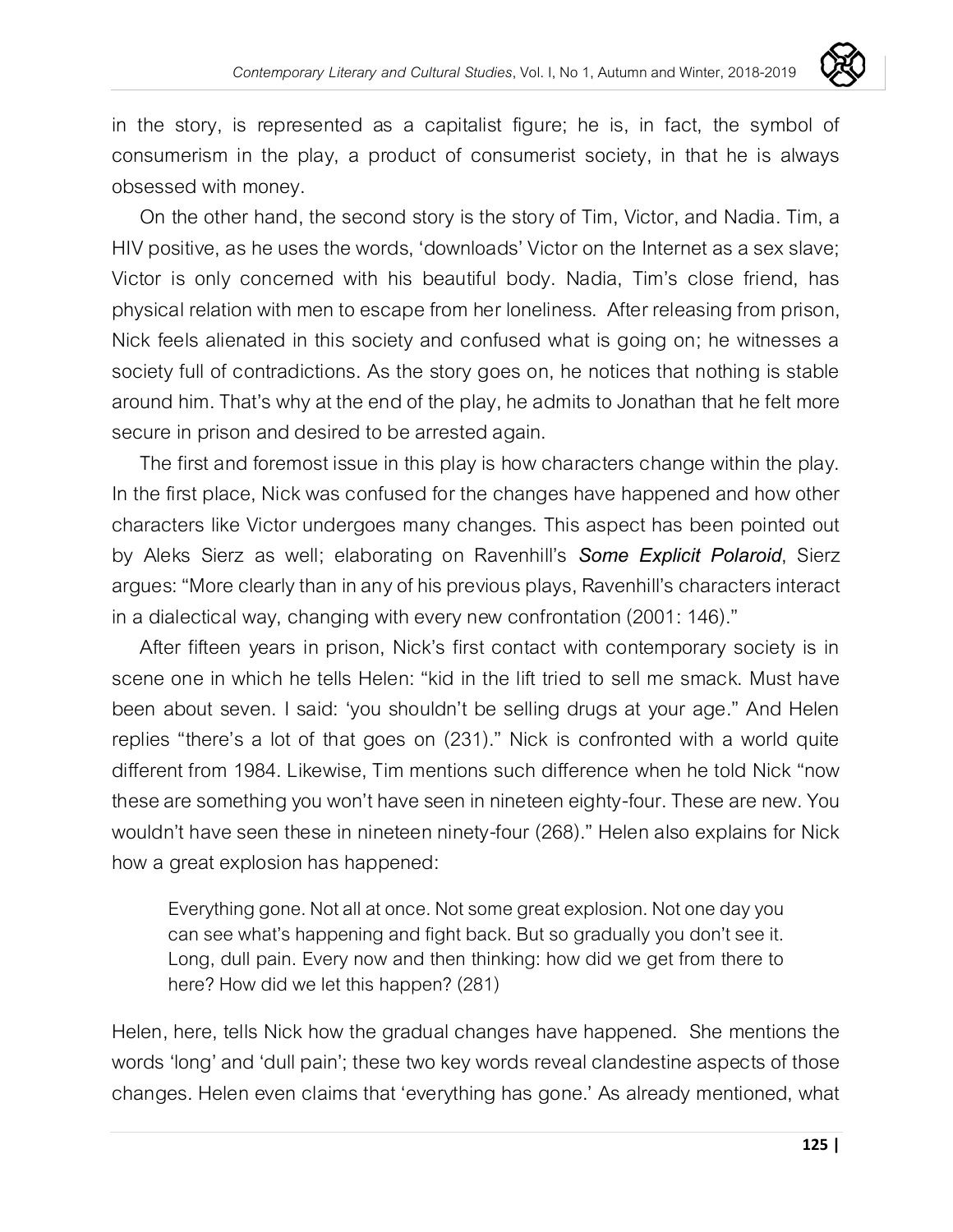

Giddens attempts to demonstrate is that Globalization is a 'revolutionary' prodigy. It is interesting to note that, Ravenhill by focusing on the lives of these six characters and their relations with each other, similar to Giddens, aims to portray the revolutionized society in contemporary world. In scene five, victor tells Nick:

Everything falling to pieces. The buildings ugly and falling down. The shops ugly, empty. The ugly people following the rules and then mocking and complaining when they think that no one is listening. All the time you know it is rotting, but all the time 'Everything is getting better. The people are marching forward to the beat of history. This lie. This deception. This progress. (270)

The characters aim to demonstrate a world to Nick which is considerably distinctive from that of the years before prison. Here, Victor asserts that 'everything falling to pieces' this is not true just for Nick; for sure this is being felt nearly by all the characters. Helen was the first person that Nick noticed her changes. The dialogue between Nick and Helen on page 235 and 236 best proves this claim:

Nick: I don't understand anything now Helen: everything has changed Nick: and you have changed? Helen: of course. Look at me Nick: looking at you now, I still feel a lot of the same stuff about you. Helen: you're looking at a different person. Nick: same feelings Helen: yeah? Nick: yea. And what are you feeling right now? Helen: I don't know Nick: a few of the old feelings

Nick could not understand anything and still speaks about old feelings. Formerly, Nick and Helen have had identical worldviews and both have been socialists; however, at the moment, Helen says 'Everything has changed." Elsewhere, Helen tells Nick: "I don't need you, Nick. I've got nothing in common with you. I've cut bits out of myself. Bit by bit, another belief, another dream. I've cut them all out. I'm changed. I've grown up" (281-282).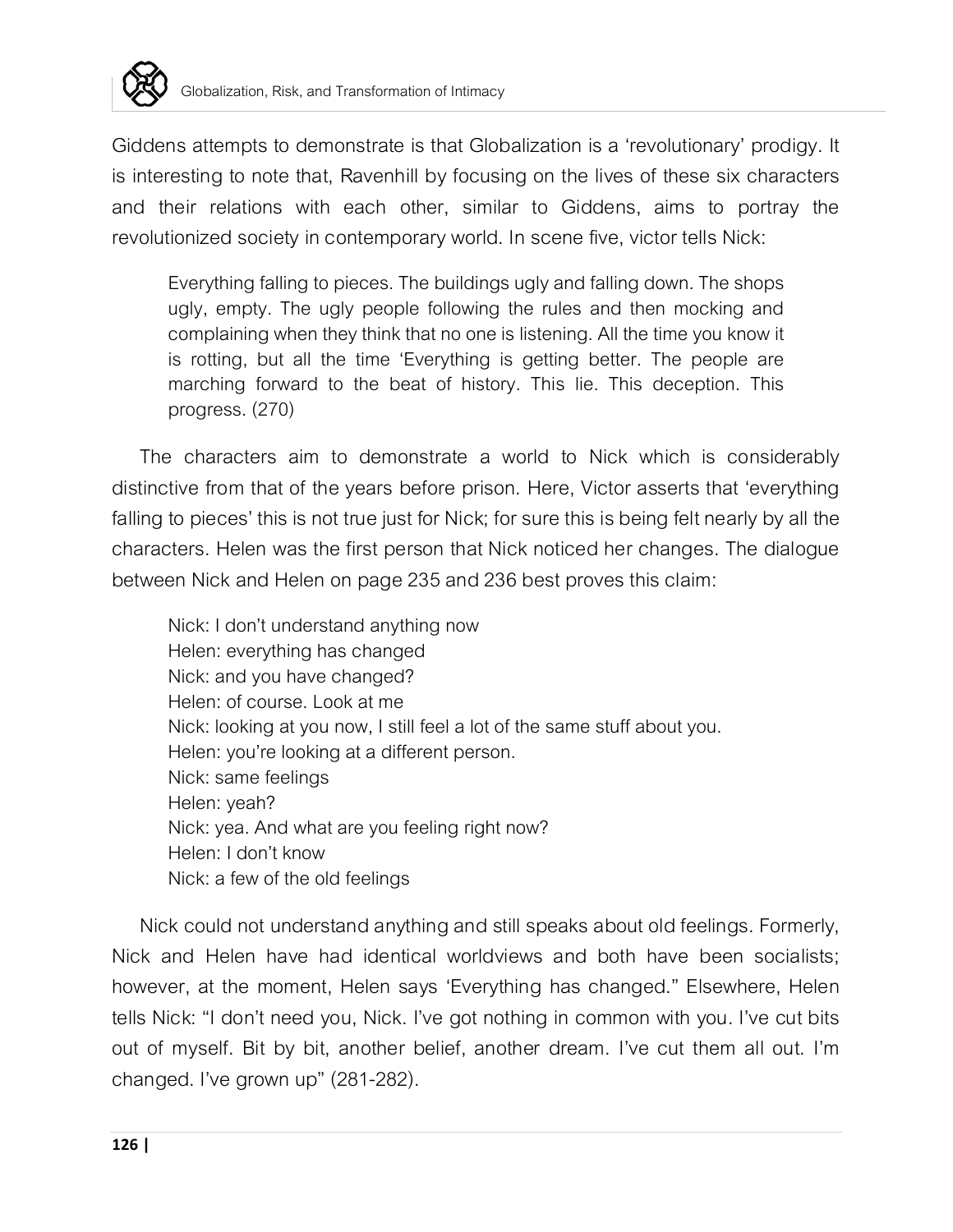

It is certainly obvious that living in the globalized world has had profound impacts on individual's everyday life. The characters, in this play, are all being lost in the contemporary society, both the old and new generations. That's why Nick says: "I want to understand how the world works now" (236). It is not just Helen that has changed, to Nick; the entire world appears to change. There are tangible evidences in the play indicate that this process of changing happens almost to everyone. One of the key defining features of Globalization, Giddens remarks, "isn't only about what is 'out there', remote and far away from the individual. It is an 'in here' phenomenon too, influencing intimate and personal aspects of our lives" (2003: 12).

These two plays repeatedly evoke themes of loneliness, the sense of loss, alienation, anxiety, and commodification of love and sexuality. This is evidently connected to the play's portrayal of violence (both physical and mental), drug and sex addiction, alcoholism, unpleasant emotions, explicit sexual images uncontrollable feelings, shocking events, psychological wounds, and blatant language. Ravenhill expand such themes in his plays as the building blocks of the contemporary society. In other words, these elements are all the consequences of the globalized world in which individual's values have been changed drastically. In *Some Explicit Polaroids*, Nick who was a socialist activist, after his release, is often being told to take drug and stop thinking of his old belief; Victor, several times, tells Nick that drug is much better than socialism. Nadia, also, suggests drugs as a solution to Nick's pessimistic temper. In scene five, Nadia and Victor attempts to persuade Nick to take drug, but he refuses:

Nadia: I think Nick needs an E Victor: yes. Much better than Socialism. Victor fetches an E from his bag Tim: that's a thing that will be new for Nick. E. very post eighty-four Victor: everyone is the same when you take this. Everybody loves everybody. Take it. (276)

Nick who belongs to 1984, is now confronted with a 'post eighty-four' world, a world in which individuals like Nadia, Tim and Victor deals with destructive things like drug. Tim says it is a very post eighty-four; and victor knows it better than socialism. Moreover, the theme of loneliness is represented through most of the characters.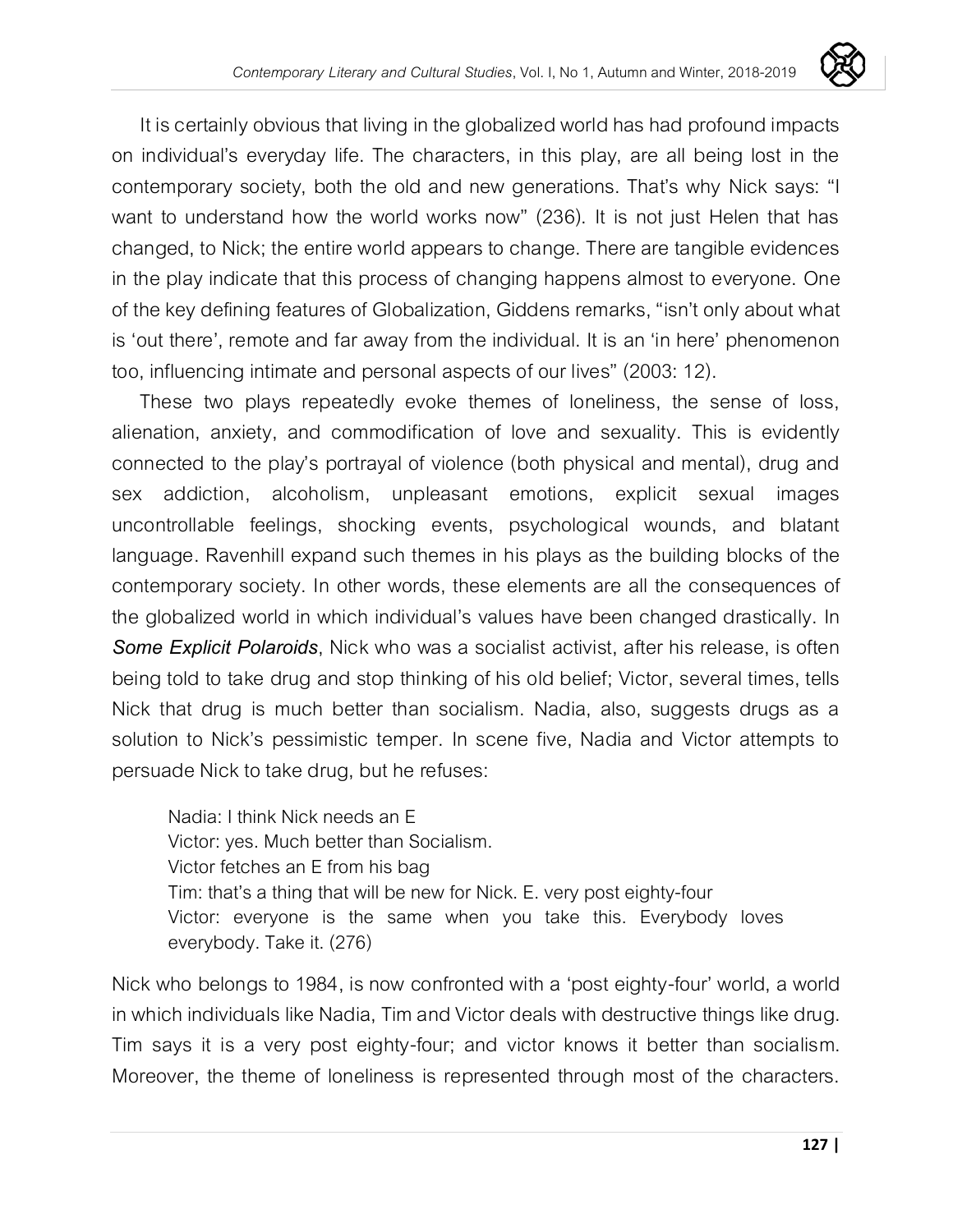

Nadia is always afraid of being alone; in order to escape from her loneliness, she has physical relation with men. On page 290 of the play, there is a dialogue between Nadia and Jonathan, which reveals how much alone they are:

Nadia: You are going to abandon me? Jonathan: I'm going to leave you. There must be someone. Who would look after you? Nadia: Well. No actually, no. There's nobody. Jonathan: All alone in the world? Nadia: All alone in the world.

As it is noticed, here, Nadia implores Jonathan not to abandon him and they both states they are 'all alone in the world.' This serves as an example of Gidden's viewpoint that in Late Modernity "the individual feels bereft and alone in a world in which she or he lacks the psychological supports (1991: 34)." Such loneliness is not only true for the case of Nadia; however other characters, such as Tim, Victor, Helen, and even Nick suffer from it. For instance, Tim feels alone and 'purchased' Victor on the Internet, and told him "I paid for you. I own you." Tim also tells Nadia: "maybe I need you or I need someone to stop me being alone" (310).

*Faust Is Dead*, another work addressed in this study, revolves around the story of a French postmodernist philosopher, Alain, who closely resembles Michel Foucault, on an American TV show, is asked about his recent book, *The Death of Man and the End of History*. These two sides, death of man on one side, and sexuality on the other side, refers to two highly significant items by which Ravenhill attempts to demonstrate the contemporary society. Pete and Alain meet a guy on the Internet, Donny. He cuts his body to prove Alain and Pete that he is a winner, they arrange to meet him in person. At the end of the play, Donny kills himself while he cuts his body to prove himself to Pete and Alain. The play ends with another suicide, Alain. First, in scene seventeen he is shot by Pete and is hospitalized. In the last scene he refuses to take medical help and finally dies. In the hospital, Pete tells Alain he has made a deal with his father and is joining him in the computer company. Pete has stolen an important floppy disc from his father, and he is chasing Pete. Pete is always worried about this floppy disc and sees the world by his camcorder without which he couldn't live. In the story, there are contemporary references to Bill Gates, Kurt Cobain, Saddam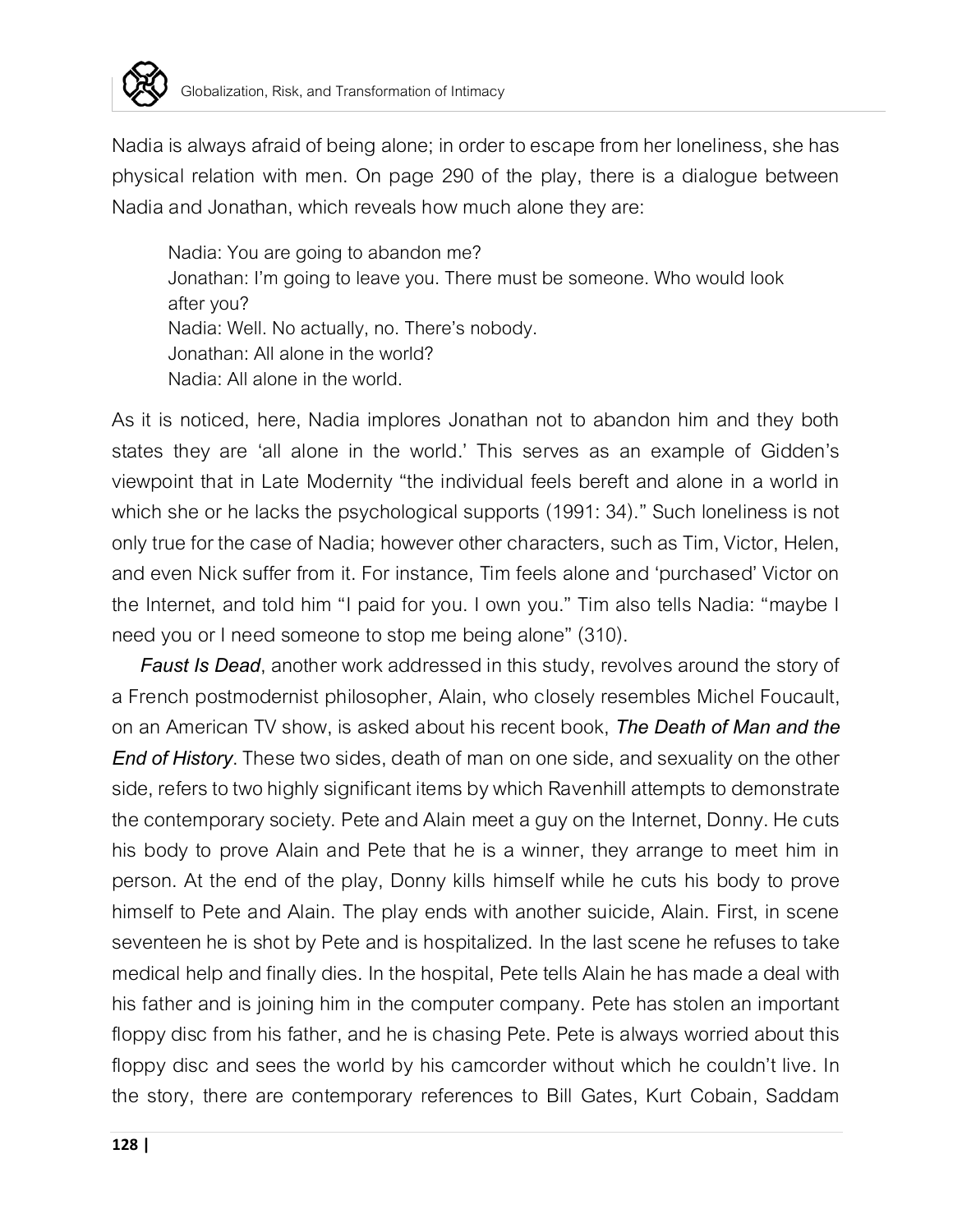

Hussein, Boris Yeltsin, CNN, MTV, the Internet, chaos theory, Michel Foucault, Baudrillard's riddles, as well as Fukuyama and his controversial book, *The End of History and the Last Man*, which Alain's book is echoed from.

Ravenhill in *Faust Is Dead* uses the myth of Dr Faustus to portray the contemporary society in America, a society that is shaped by consumerism and mass media. Sierz claims: "Using his characteristic mix of postmodern ideas and traditional morality, Ravenhill's *Faust is Dead* is a good example of the decade's freedom in turning old myths into new sources of meaning" (138). In the very opening lines of this play a child is crying because he sensed that the world is a bad place:

See a few years ago I couldn't sleep. I'd go to bed and then I got thinking about all this stuff in the world\_ about the riots and the fighting and all the angry people and all\_ and I just couldn't sleep … What's a wrong poop? You have to tell me what's wrong. Is it the teachers at the school? Is one of the teachers at the school doing bad things to you? Until eventually I'm like: No, Mom, it's not the teachers at the school. I'm crying for the world, because the world is such a bad place.

And Momma is like:

I know poops. It's bad now but it's getting better. It's gonna get a whole lot better. We're going to live in a better world. (97)

Here, a child is complaining about the world and he couldn't sleep due to all bad things going on. He tells his Mom "he is crying for the world, because the world is such a bad place." His Mom promises him that "it's getting better. It's gonna get a whole lot better." However, the child is not convinced and pretends to sleep while he cries in a way that his Mom won't hear him. This is exactly what Giddens claim about an era we are living in; a world that promises getting better but it won't. In scene thirteen the chorus voice again is complaining about what has happened to people and how the minister of the church raise a lot of money to have a terminal as a 'modern' right:

See the minister of our church, he calls all the moms together one day and he says: Ladies, we have to raise some money. We have to raise a lot of money. Because I want the young people of this church to be part of the future … It may seem like he has taken your children away, but he is working for you in a mysterious way so let's get out there and raise those funds for more terminals and pray for a brighter world. (121)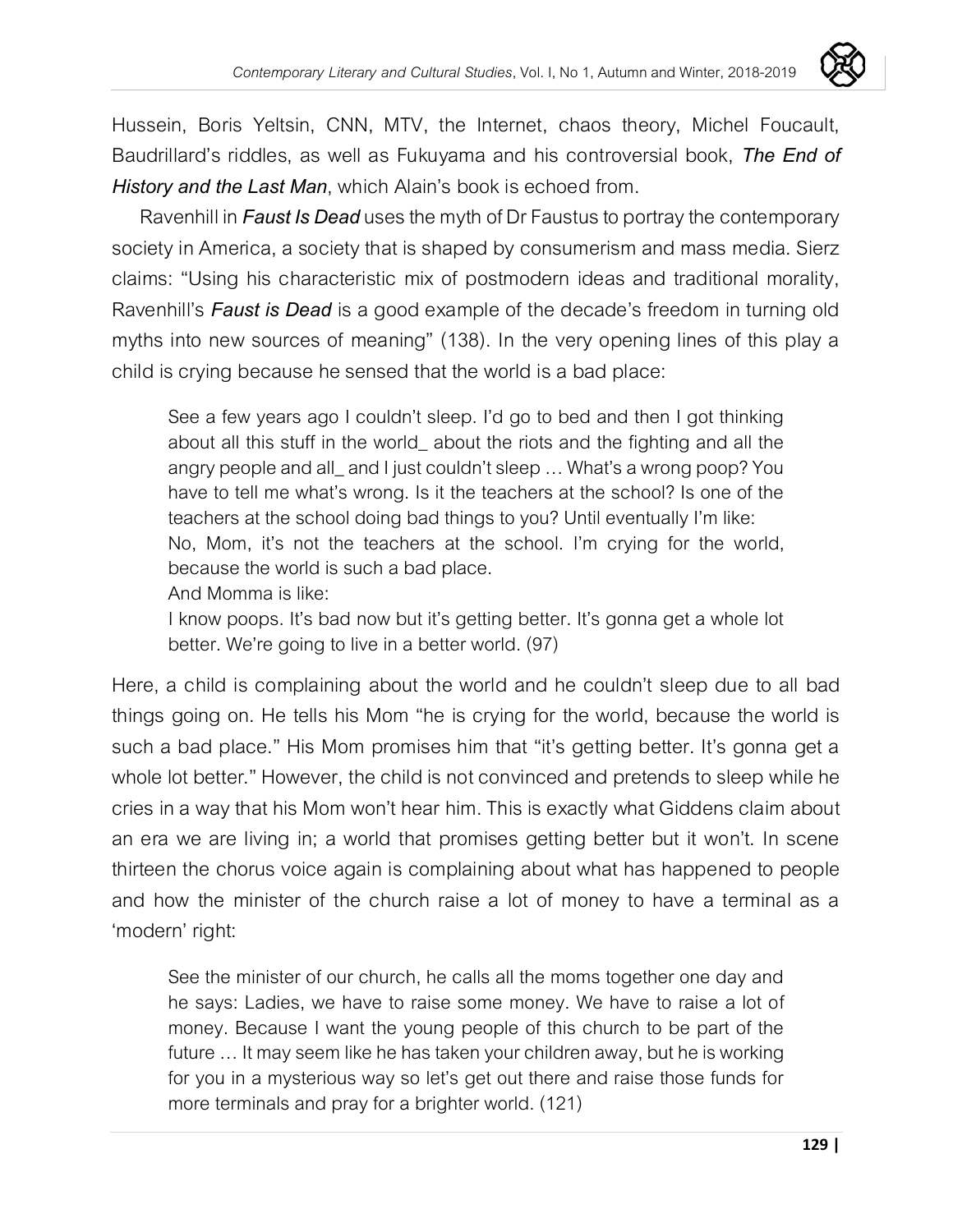

He says Moms are gathered to raise a lot of money for a 'modern' terminal. They are told about the significance of the 'future' and how important being online for young people is. When Moms complain about the impact of Net on their kids, Minister says 'this is part of Lord's mystery. It may seem like he has taken your children away, but he is working for you in a mysterious way." Then he invites them to raise more money and 'pray for a brighter world.' In the above quotation Ravenhill depicts a group of people being deceived by those who have the power, depicts a world in which winners have power over the losers. This is what Giddens named as the characteristic of globalization. For him, globalization creates a world of winners and losers that represents it as a double-edged phenomenon. Near the end of the story, the child which complained in scene one because of "all those things going on in the world", now in the scene eighteen becomes an adult and still cries because the world is such a bad place:

Looking back, now I'm an adult, I think I used to cry at night not because the world was such a bad place. Well, okay, not just because the world is such bad place. But also because I wanted the world to come to an end … But I can't see them. So it hasn't ended and it's not getting better. It's just going on and on and on. (137)

He remembers his Mom's promise told him "We're going to live in a better world." However, now he can't see them. As he says "is not getting /better." "It's going on and on." This is equivalent to what Giddens argue about High or Late Modernity. According to him, living in the High Modernity is similar to riding a juggernaut; "To live in the world produced by high modernity has the feeling of riding a juggernaut" (1991:28). These lines indicate the adult is looking for the signs that the world is getting better, as mother promised it would, but perceives that the world has neither ended nor become better and discovers that he does not feel a thing about it.

## 5.2. Transformation of Intimacy in Sexuality

One of the elements highly peculiar to the In-Yer-Face plays is the way playwrights use sexual themes in their works. These plays include explicit sexual images, rape, and homosexual relations. Ravenhill's plays, similar to the plays of other In-Yer-Face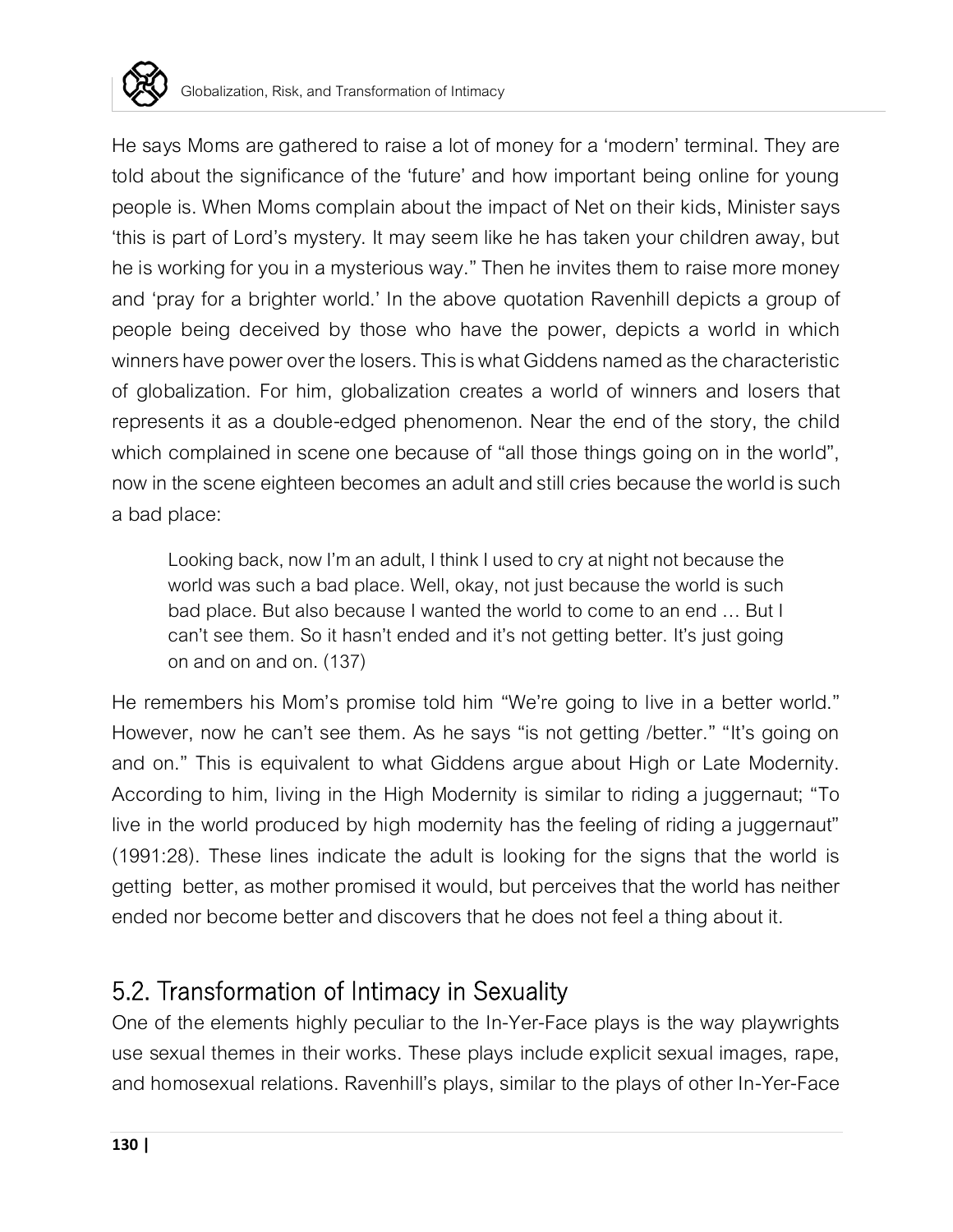

playwrights, represent such issues clearly. His plays are the best examples to prove the revolutionary changes happened to sexuality in the globalized world. As it was discussed, Giddens claims that sexuality has witnessed revolutionary changes. What I want to argue here is that Ravenhill's plays could be considered as a good source to depict such revolution in that he mostly represents sexual issues in new forms, similar to what happen in the real life.

Giddens introduces the term 'pure' or 'confluent' relationship or love which has appeared in the modern era. Analyzing Ravenhill's characters, it would be obvious that such shift is manifested in the play and the romantic love has been pushed aside, and "pure love" begins to appear. In these plays, characters' relations are not stable and fix, they continue their relationships only insofar as it is thought by both to deliver enough satisfactions for each individual to stay within. The prime example is Nick's former partner, Helen, in *Some Explicit Polaroids*. Helen and Nick had emotional relationships together before Nick's imprisonment; however, while Nick steps into the new society, Helen tells him she doesn't need him anymore. Characters' relations in this play are the best examples of 'pure love', which unlike 'romantic love', does not involve in a lifelong commitment. Nadia, who is a go-go dancer, is afraid of being alone, and in order to escape from her loneliness, she has sexual intercourse with men. On page 291, Nadia and Jonathan speak about Nadia's boyfriend and how he has attacked her. Nadia is talking about Simon's love toward her:

Nadia: Simon hates me. Loves me in a hating kind of way. Hates me in a loving kind of way. Sometimes hates me Jonathan: and do you love Simon? Nadia: no Jonathan: you are lying to me. Goodbye Nadia: no please. I don't want to be alone. Please.

Simon's love toward Nadia is represented in an ambiguous way. He loves her in a hating kind of way and hates her in a loving kind of way. And this is not related to the domain of a genuine love. As it is observed in the play, characters are not involved in a true and 'romantic love, as Giddens uses the word. In such relationships, individuals are concerned with body. Clear examples are Victor and Nadia. Victor, all the time, is obsessed with his body and reminds other that he has got a beautiful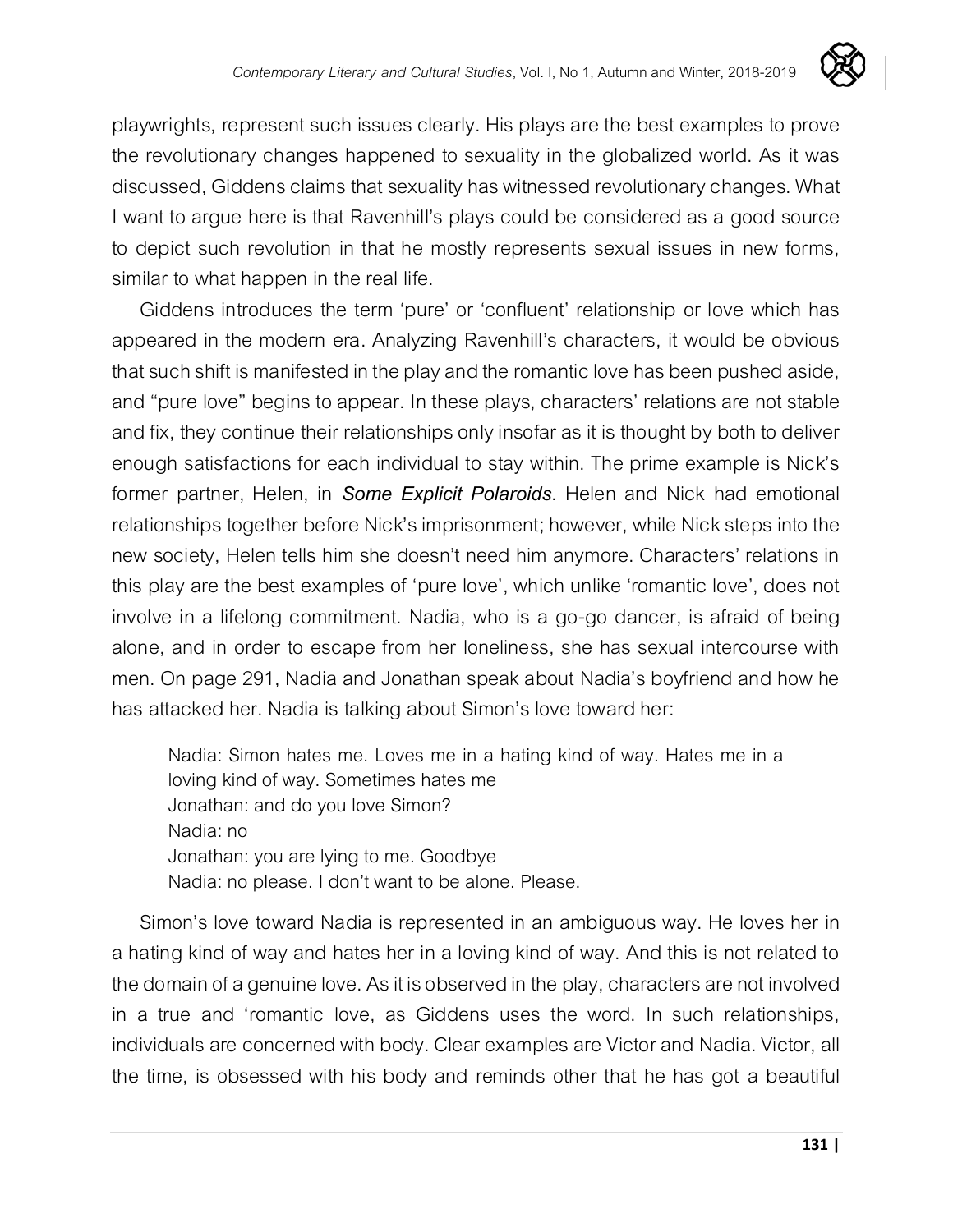

body. Likewise, Nadia appreciate her body and tells Jonathan that nowadays 'everyone is interested in bodies.' In both these two plays Ravenhill uses homosexual characters that have love affairs together. For instance, Victor and Tim are homosexual in *Some Explicit Polaroids*. The dialogue below is between Victor and Tim in which they discuss love:

Tim: maybe I need you or I need someone. To stop me being alone. But don't confuse that with love. Victor: so what is love? Tim: Inever found out Victor: you never loved me? Tim: I don't know if I ever loved you because I never knew what love was. Victor: I want you to love to me. Please make this like an opera. Sing to me. I hold you in my arms and tell me you will love me forever. Tim: I can't do that (298).

It is obvious that Tim is only in search of someone to stop him from being alone. Even he mentions Victor that he shouldn't confuse it with love; they are talking in order to find out what love is. However, as Tim says 'I never knew what love was.' In scene four of *Faust Is Dead*, in which Alain is very drunk, it is evident that Pete and Alain, are homosexuals. Pete, on page 114 uses the words "strange world of homosexual". Moreover, in scene ten, he says "I believe in the multiplicity of sexualities within our society" (113). Flourishing of homosexuality is in close association with the concept of Giddens' Plastic Sexuality in that it is free from the needs of reproduction. In both *Faust Is Dead* and *Some Explicit Polaroids*, characters' relations are not based on eternal commitment but an arbitrary one. Family, marriage, reproduction, and a romantic love have no place in their relations.

It is quite true to conclude that the kind of sexuality represented in these two plays is evidently what Giddens calls 'transformation of intimacy.' As Giddens explains in late eighteenth century Sexuality was strictly limited to family size, however, with the spread of modern contraception and new reproductive technologies, Sexuality has been defined differently. The sexuality that is portrayed by Ravenhill is, for sure, free from reproduction, it is not limited to the domain of home and heart as well. Ultimately, what is significant is that Giddens looks at this revolution as risky one. For him, such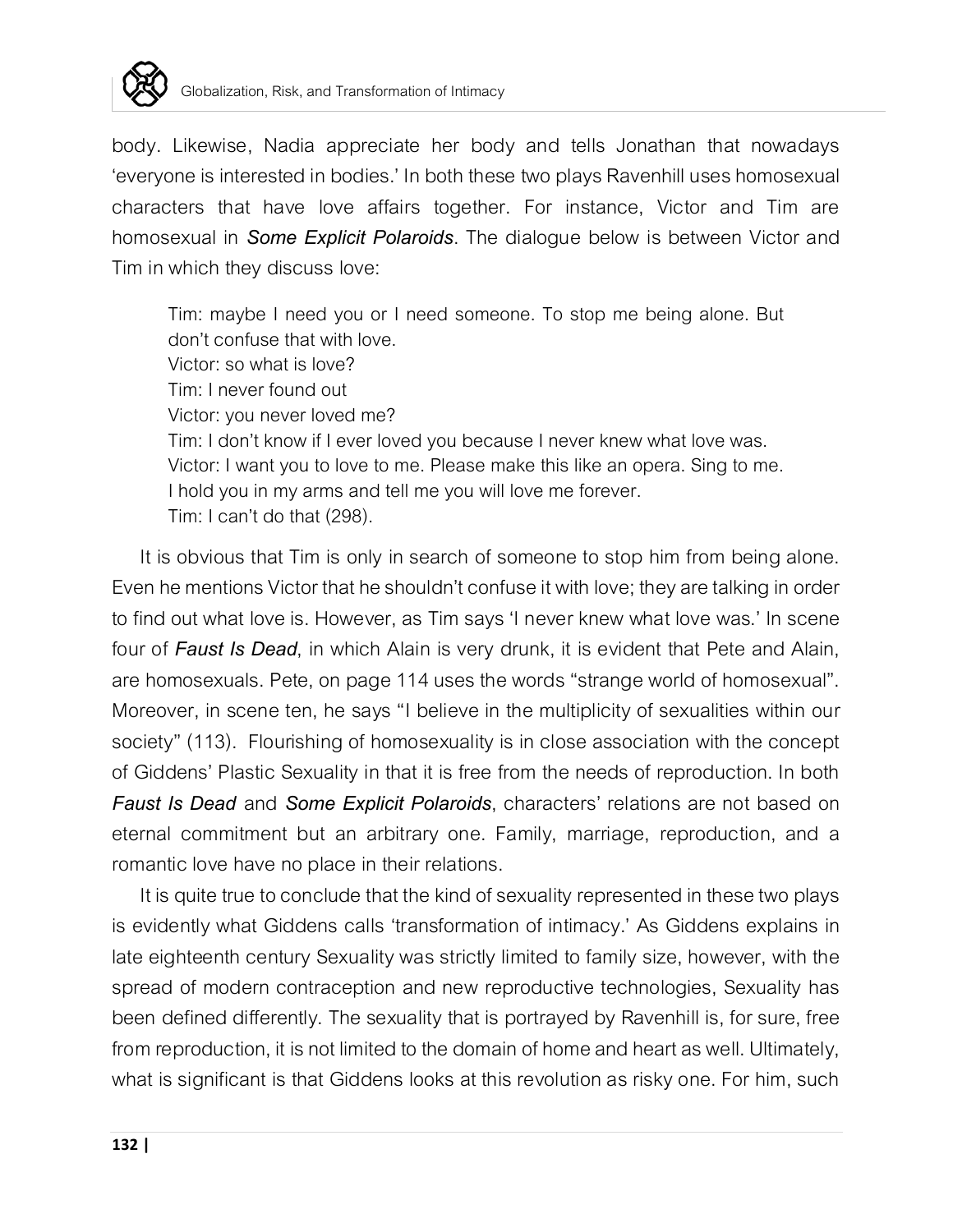

transformations have had psychological impacts on the individuals. To sum up briefly, having looked at the characters in this play, it would be seen that how characters have been affected by the psychological impacts of the transformations of intimacy. 'Pure love' relationships, Giddens argues, hold great promise for human freedom and happiness, but are so unpredictable that they also threaten to overwhelm people with anxiety and lead them to engage in compensatory addictive behaviors.

# 5.3. Self-Identity at Risk

A careful reading *Some Explicit Polaroids*affirms the fact that individual's self-identity has been affected by the transformations of the world they live in. As it was argued earlier, Giddens notes that in Late Modernity " individual feels bereft and alone in a world in which she or he lacks the psychological supports and the sense of security provided by more traditional settings" (34). They not only suffer from loneliness but also from 'powerlessness'; characters in these two plays seem to have no control over external agencies appear in their life. On page 290 Nadia and Jonathan's dialogue refers to such powerlessness:

Nadia: you are quite a strong person, aren't you? Jonathan: Do you think so? Nadia: And you are quite a powerful person, aren't you? Jonathan: None of us really has any power.

Here Jonathan tells Nadia that 'None of us really has any power.' Elsewhere, Jonathan tells Nadia "you are a very powerless, lonely, unfocused person. Aren't you?" (292). In *Faust Is Dead*, Donny also is powerless to control his surrounding; the only thing he has control over is his body, however perversely. While he is about to prove Alain and Pete that he is the winner, Donny cuts his body and dies. What Donny does and his act of suicide demonstrate how new experiences of the contemporary society lead an individual to risk. Consequently, such new risks get individuals ruined; just like Donny who ruins his body by the act of cutting. At the end of the play there is another suicide; in hospital Alain refuses to take his pills. He tells Pete: "I don't want the pills. I don't want to get better.", and finally dies. Before his death, when he witnesses Donny's suicide Alain claims: "at a moment at the end of the twentieth century, reality ended. Reality finished and stimulation began" (132). Moreover he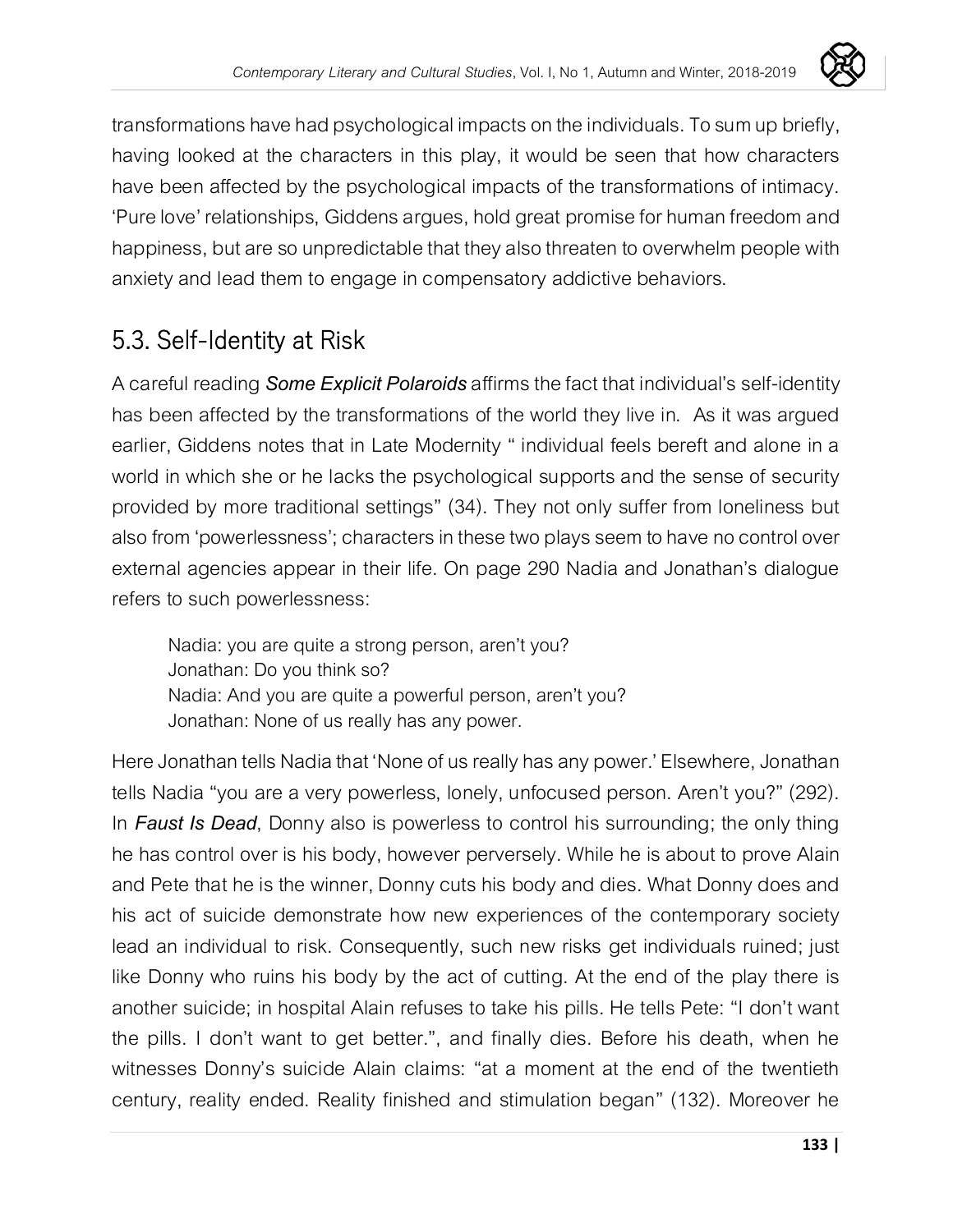

mentions changes taking place and how a few people notice: "maybe few of noticed, or sense that change was taking place, it happened.

There are also several examples within these two plays which show the instability of the world characters live in. For instance, on page ten Nadia mentions her insecure position in society and says "Nothing is fixed for me, which is cool in a way. Sometimes you just have to let yourself be open to possibilities before you can really choose, you know?" What she points out that 'nothing is fixed' it is interrelated with the riskiness of such society. A situation in which nothing is fixed leads to existence of many possibilities. Consequently, the existence of many possibilities causes a risky situation for individuals to choose. Moreover, the way characters in the play obsessed with drugs, the way they are suffered from illnesses such as HIV, the way they are obsessed with body, like Nadia and Victor, the way the sexual relationships have been transformed, the way they are addicted with sex, are all used by Ravenhill in order to indicate how individuals live in an insecure and risky world.

Nick, in *Some Explicit Polaroids*, is also confused in a society in which no one and of course nothing is stable; such quality has transferred to Nick himself, he changed his minds several times. At the end of the play, he admits to Jonathan that he felt more secure in prison and tried to be arrested again. He says "I found myself thinking: I wish I was inside. Last few days. I've been standing there" (309). Nick considers the world he lives in meaningless and asserts that nothing means anything: "Maybe that's where I got it wrong. Maybe nothing means anything. Maybe that's what I was running away from. I'll be meaningless. Yeah, I'm going and I'm going to be totally meaningless." (52). On this basis, it is inferred that Nick's self-identity passes through some stages which are definitely risky and insecure.

All those issues represented by Ravenhill, lead to create a risky society. He attempts to indicate how 'self' in contemporary society is imperiled in various situations. Similarly, Giddens focuses on riskiness of Late Modernity; he claims the universe of high modernity is equal to live in an environment of chance and risk. In these two plays, risk penetrates into lives of almost all characters. In other words, all those transformations mentioned based on Giddens' ideas cause risky situations in which self is imperiled. Accordingly, characters of *Some Explicit Polaroids*and *Faust*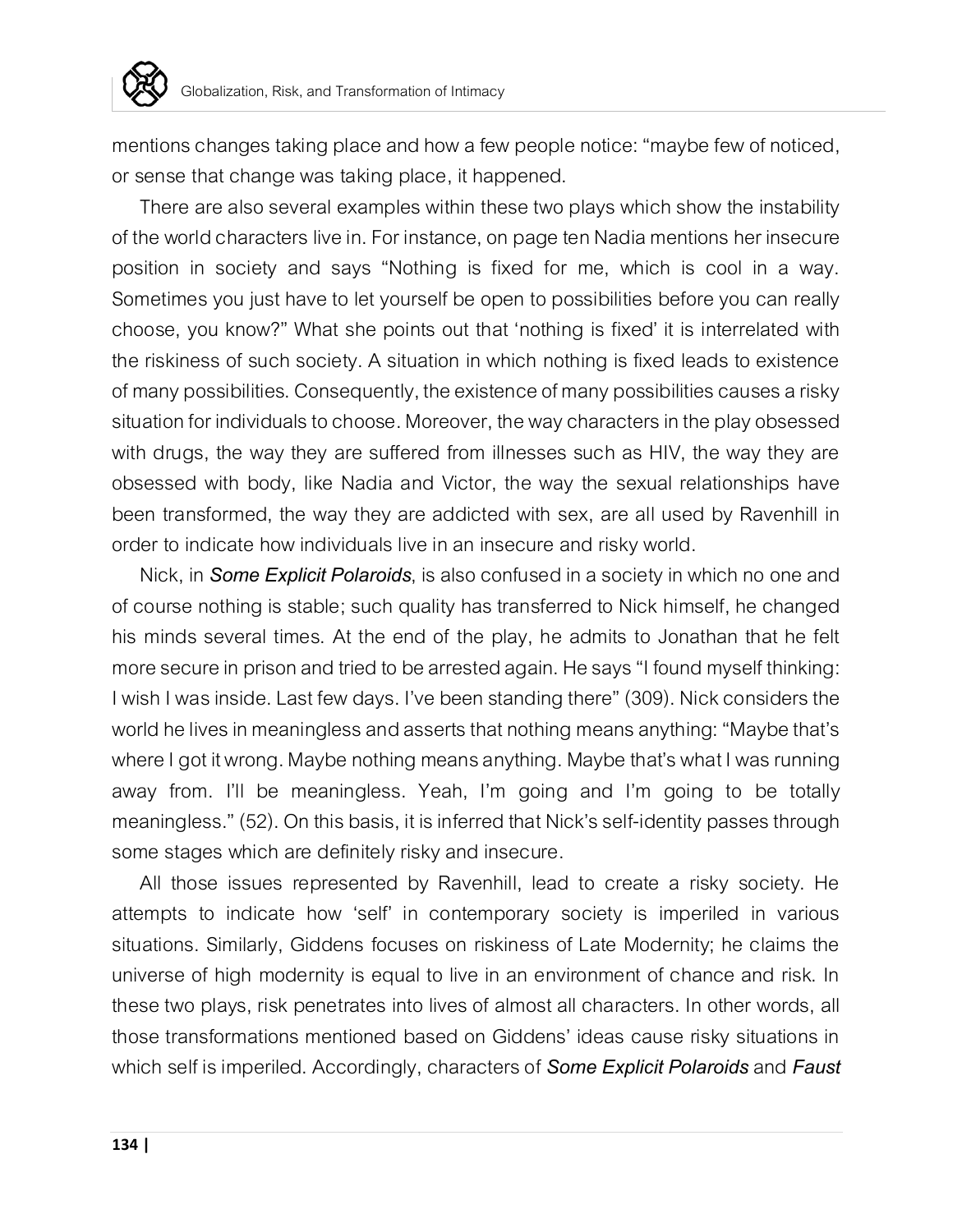

*Is Dead* are confronted with a new world which involves in risks reshaped the way they build up and develop their self-identities.

In *Faust Is Dead*, living in a capitalist society forces the characters bear the cost of the death of God, progress, man, humanity and reality. That's why Alain, on page 118, notes: "Man is dead, you know. And progress is dead. And humanity. Yes, Humanity is dead." This is related to his book introduced in the TV show, *The Death*  of Man and End of History. In scene two, when Alain is asked about his book, he notes "I'm talking about man as an idea or construct" (98). Therefore, one of the major issues being expressed in this play is Man's finitude or death; this finitude is what gets individual's self-identity ruined.

Among those four dilemmas introduced earlier, the fourth dilemma, which was *Personalized versus Commodified Experience*, could be traced back in the story of *Faust Is Dead*. For Giddens, commodity Capitalism is an important issue, which affects the project of self in modern era. He endeavors to introduce capitalism as one of the main institutional dimensions of Late Modernity, and how it has become one of the prime driving forces behind modern institutions. As Giddens declares "Capitalism commodifies in various senses" (197). Pete, in *Faust Is Dead*, has been affected by such dilemma and the only things that are 'precious' for him is the camcorder and floppy disc. This clearly proves what Giddens argue: "the project of self" in modern era, has been associated with "desired goods and the pursuit of artificially framed styles of life" (198). This is, for sure, related to concept of Risk and how this process of commodification, or as Giddens uses the word 'Commodified experience' imperiled the project of the self in condition of Late Modernity. Likewise, Sierz argues that: "When Alain meets Pete, he discovers that both have lost their sense of reality. Pete has more experience of life, but his world is filtered through the Internet and video cameras" (135).

Pete's camcorder demonstrates how a character is concerned with a commodity. In scene ten, on page (113), while Pete is speaking he takes out the camcorder, looks through it and says: "that's better. I kind of feel ok now" Likewise, he stolen a floppy disc from his father. In scene eleven Pete says: "I'm gonna sleep with this disc from now on. This is the only thing that is precious to me" (119). Also, in *Some Explicit Polaroids* Tim, as he uses the word, 'downloads' Victor on the Internet as a sex slave.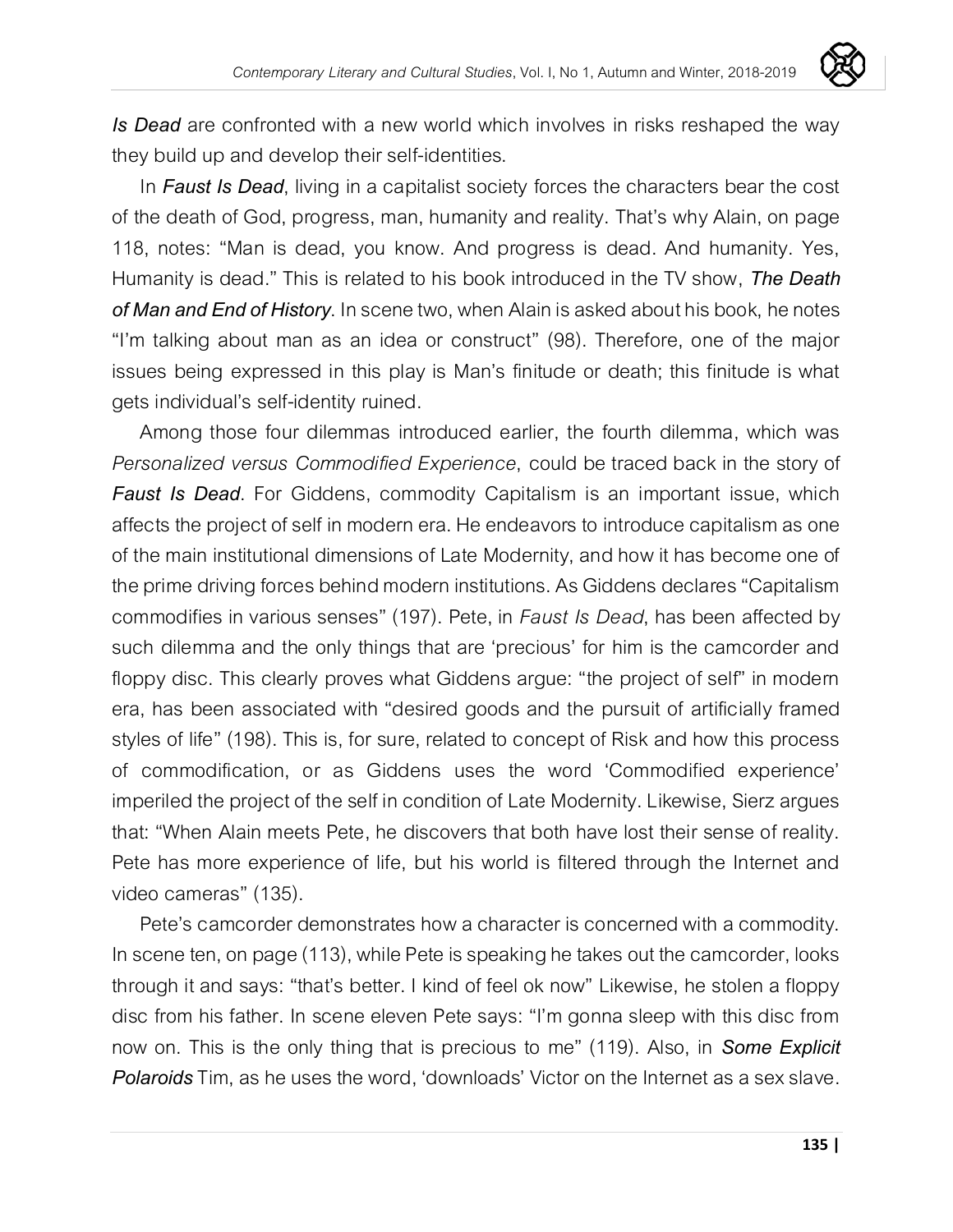

He always tells Victor 'I paid you'. It is apparent from the above point that Ravenhill, here, represents the commodification of love and sexuality. Victor as a human being is reduced to a commodity and is downloaded from the internet.

## 6. Conclusion

The present study closely addressed Gidden's major concepts related to High or Late Modernity while applying them to critical reading of Ravenhill's plays, *Some Explicit Polaroids* and *Faust Is Dead*. The Major argument of this research is to illustrate how these two plays represent the social changes of the contemporary era. Moreover, it seeks to investigate how the transformation brought by Globalization has affected individual's everyday life. As it was argued, Ravenhill's plays mostly deal with the state of society at the time in which they are set in. He, in fact, acts as an astute observer of the society he lives in; his plays are set in a world in which everything is the subject to change. In these two plays, concepts of Globalization, Risk, Uncertainty, Transformation of Intimacy, and Self-Identity were taken to consideration.

In *Some Explicit Polaroids*, Ravenhill portrays the life of six characters; three of them, Tim, Nadia, and Victor belong to the new generation and three other, Helen, Nick, and Jonathan belong to the old generation. The researcher attempts to indicate how Ravenhill represents the life of each of these characters in the contemporary world and how they are encountered with remarkable changes, which influenced issues like marriage, intimacy, and sexual relationships. In the next play addressed in this study, Faust Is Dead, characters have been affected by the transformation within the society. Characters' relations as well as using drugs are considered as two risk and insecure ways that reshape their self-identities. In short, it was observed that there is a close relationship between literature and society in that a dramatist like Ravenhill truly represents the realities within the society through the lives of characters in his plays.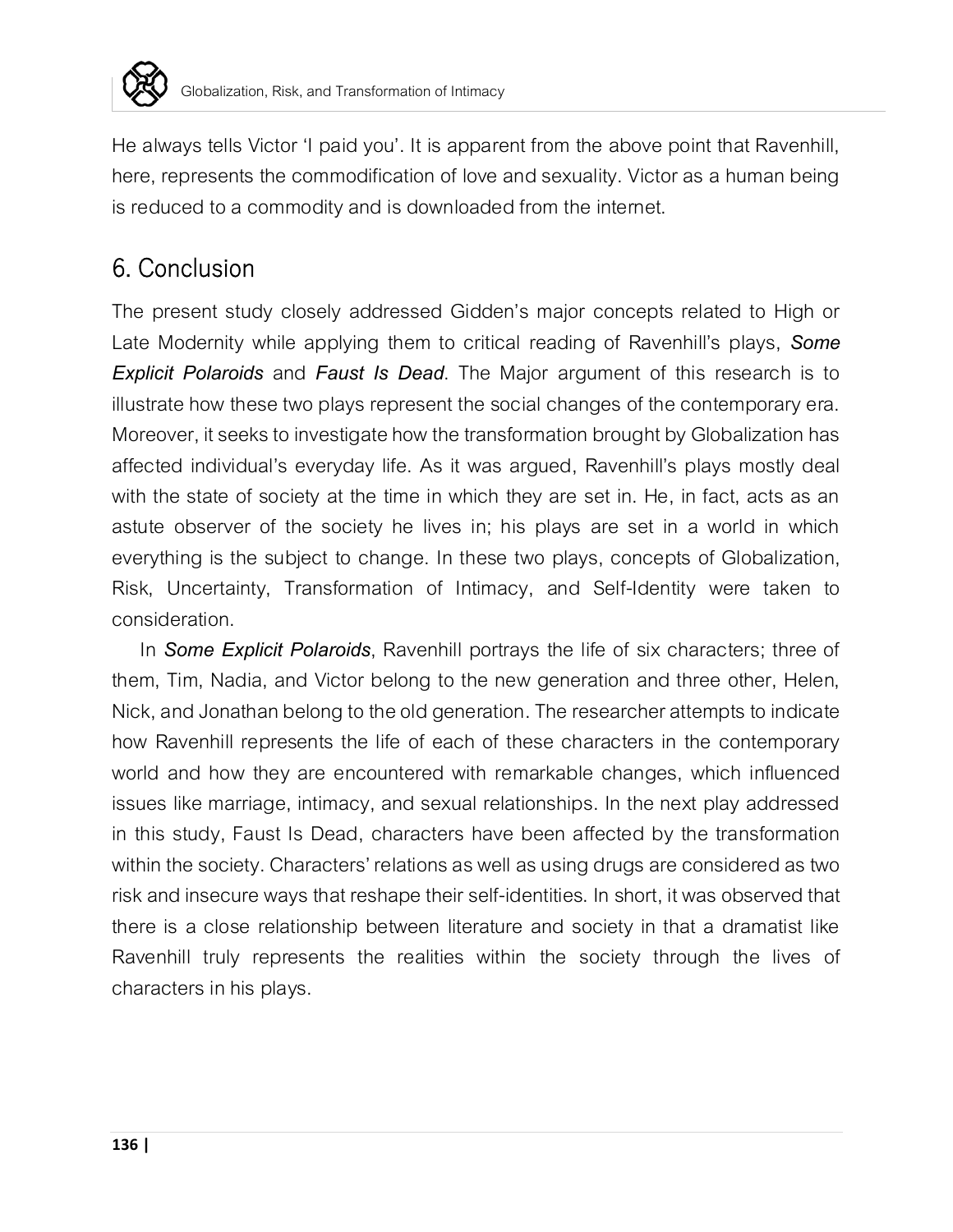

#### References

- Aragay, M., et al. *British Theater of the 1990s: Interviews with Directors, Playwrights, Critics and Academics*. New York: Palgrave Macmillan,2007.
- Billingham, P. *At the Sharp End: Uncovering the Work of Five contemporary Dramatists*. London: Metheun Drama, 2007.
- De Buck, G. *Homosexuality and Contemporary Society in Mark Ravenhill's Works*. (Unpublished doctoral thesis). Ghent University, Gent, Belgium, 2009.
- De Vos, Laurens. *Faust Is Dead*: Mark Ravenhill's View on a Post-human Era. *Neophilologus*, (96), 2012, pp. 651-659.
- Doğan, Ç. (n.d.). Mark Ravenhill's *Some Explicit Polaroids*: A Play as the Reverberation of Consumerist Culture. *Procedia - Social and Behavioral Sciences*, (158), 51-56.
- Doğan, Ç. The Logic of Consumerist Culture: Mark Ravenhill's *Some Explicit Polaroids*. *Journal of Graduate School of Social* Sciences, 2014, Vol. 18, No. 2, pp. 247-262.
- Giddens, A. *Runaway world: How Globalisation Is Reshaping Our Lives*. New York: Routledge, 2003.
- Giddens, A. *The Consequences of Modernity*. Cambridge: Polity Press, 1990.
- Giddens, A. *The Transformation of Intimacy: Sexuality, love and Eroticism in Modern Societies*. Cambridge: Polity Press, 1992.
- Giddens, A. *The Third Way*. Cambridge*:* Polity Press, 1999.
- Giddens, A. *Modernity and Self-identity: Self and Identity in the Late Modern Age,*  1991.
- Kostic, M. Modern Versions of the Faustus Myth: Ravenhill's *Faust* (*Faust Is Dead*) and Memet's *Faust*. *Prilemenjo*, (10), 2011, pp. 135-144.
- Kostic, M. Pop Culture in Mark Ravenhill's Plays *Shopping and Fucking* and *Faust Is Dead*. Brono Studies in English, (37), 2011, pp. 161-1720.